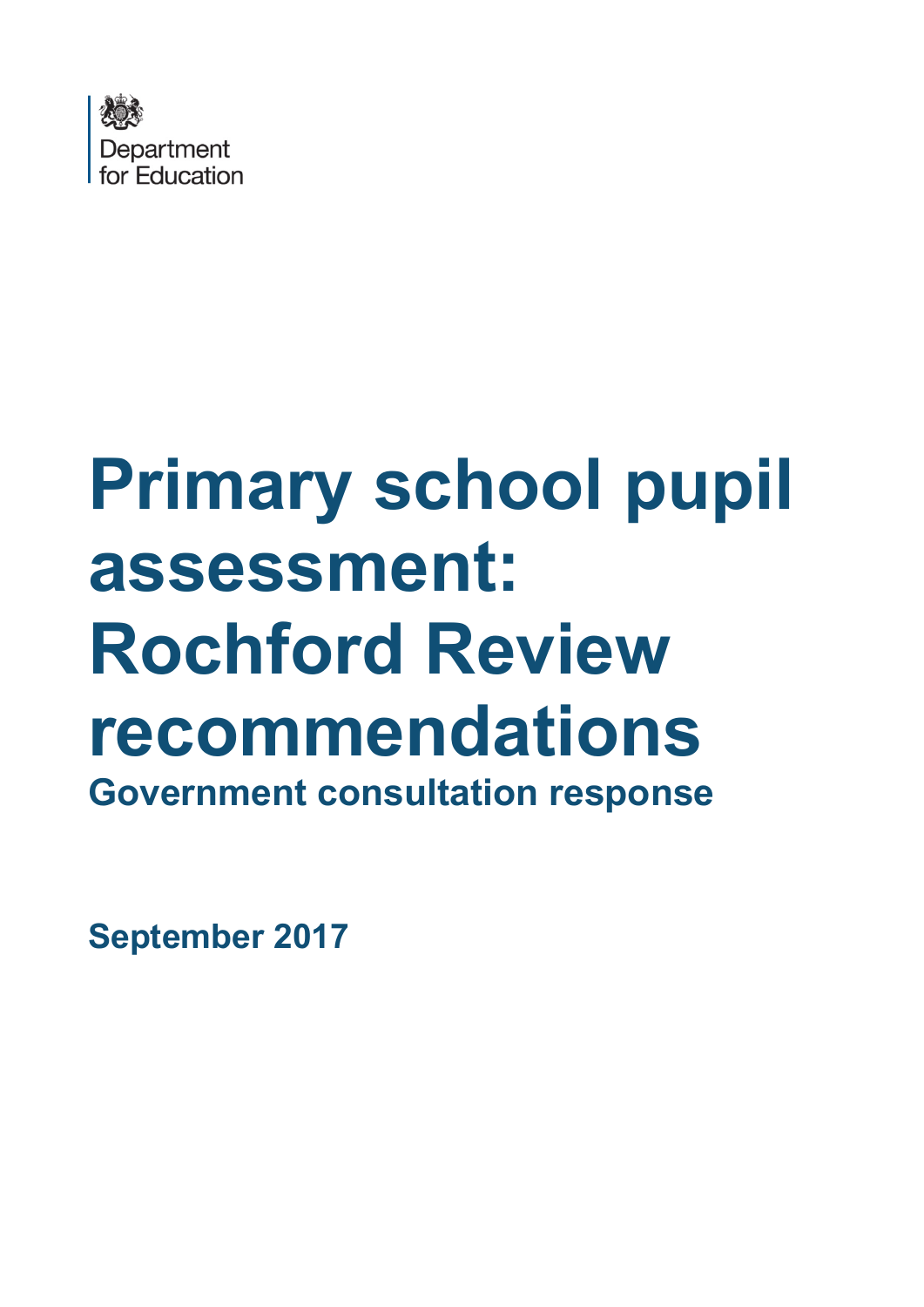# **Contents**

| Introduction                                                                        | 3  |
|-------------------------------------------------------------------------------------|----|
| Inclusive assessment                                                                | 5  |
| Assessment for pupils not engaged in subject-specific learning                      | 10 |
| Reporting assessment data                                                           | 16 |
| Implementation                                                                      | 19 |
| Pupils with English as an additional language (EAL)                                 | 22 |
| Reducing burdens within the assessment system for pupils working below the standard |    |
| of national curriculum tests                                                        | 24 |
| <b>Equalities</b>                                                                   | 26 |
| Annex A: List of organisations that responded to the consultation                   | 28 |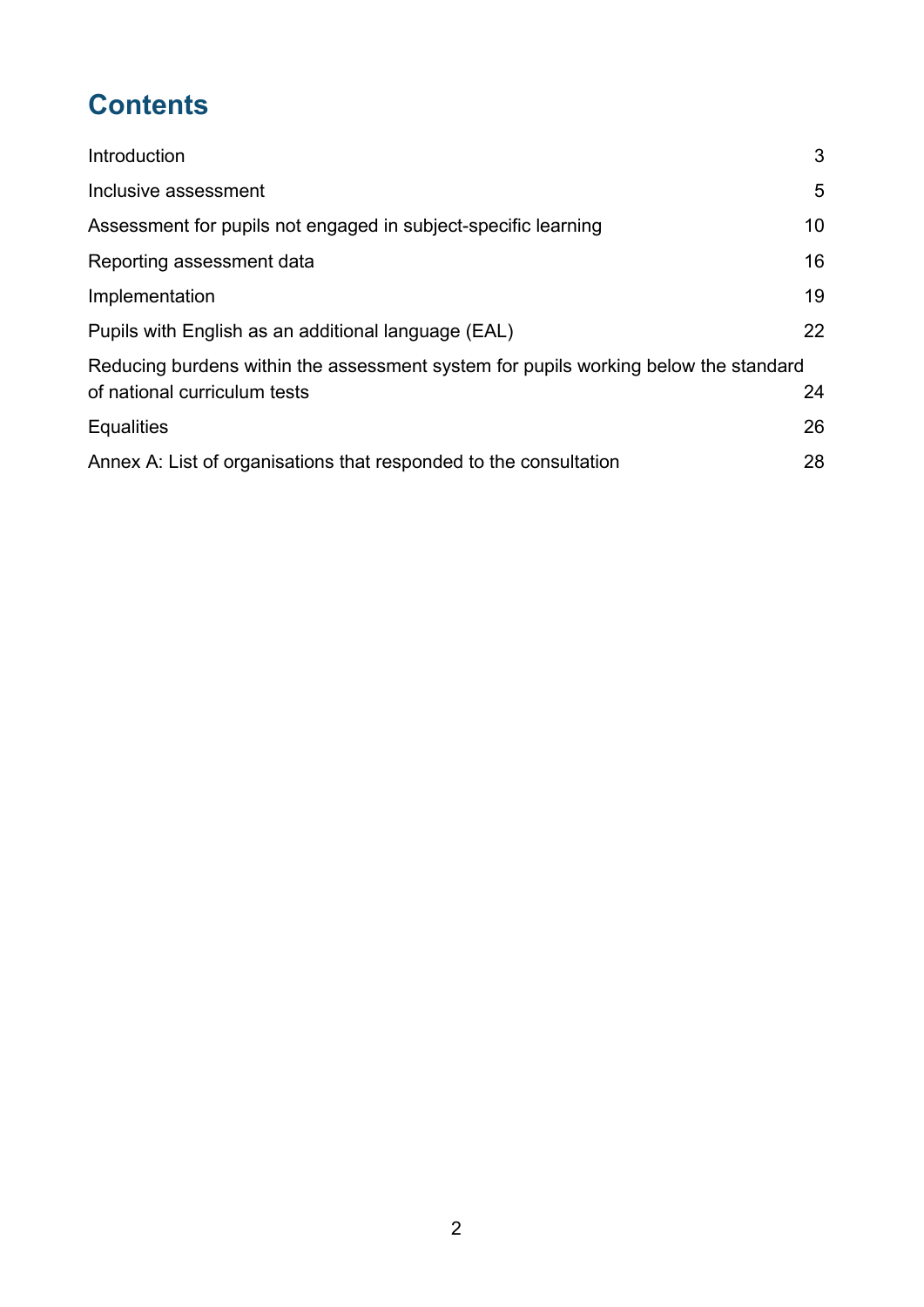# <span id="page-2-0"></span>**Introduction**

Statutory assessment has an important role to play in ensuring that every child is supported to leave primary school prepared to succeed. It is vital that the statutory assessment system is fair and inclusive, and that it enables all pupils to show progress, regardless of any additional needs they may have. This reflects the fact that we are ambitious for all of our children, regardless of their background or circumstances.

To ensure that the statutory assessment system is as inclusive and effective as it can be, in 2015 the Minister of State for School Standards established an independent review of statutory assessment arrangements for pupils who are working below the standard of national curriculum tests, led by Diane Rochford. The review group was asked to advise whether existing arrangements remained fit for purpose in the light of wider changes to curriculum and assessment.

There is a proportion of pupils who have not completed the relevant programmes of study when they reach the appropriate age for statutory national assessments, and are therefore not able to sit the national curriculum tests. This is a diverse group, with aboveaverage numbers of pupils with special educational needs and disabilities (SEND), pupils from disadvantaged backgrounds and pupils with English as an additional language (EAL). It is crucial that schools are recognised for the progress they make with all pupils, supporting them to achieve their potential, regardless of their background, needs or attainment on entry to school.

In December 2015, the Rochford Review published a set of interim pre-key stage standards for the statutory assessment of those pupils who are not assessed using P scales but are working below the standard of the national curriculum tests. These were first used in the 2015 to 2016 academic year, and were retained for the 2016 to 2017 academic year. The Rochford Review's final report was published in October 2016. In order to work with the sector to develop effective statutory assessment arrangements for pupils working below the standard of national curriculum tests, in March 2017 we launched a consultation on the final recommendations made by the Review. This consultation ran in parallel to the consultation 'Primary assessment in England', which considered broader statutory assessment arrangements for all pupils. Both consultations closed on 22 June 2017.

The consultation on the recommendations made by the Rochford Review received 594 submissions, with respondents providing a diverse and informed range of views. The consultation received responses from:

- 122 teachers working in special schools
- 77 teachers working in mainstream schools
- 68 headteachers of special schools
- 78 headteachers of mainstream schools
- 37 local authority representatives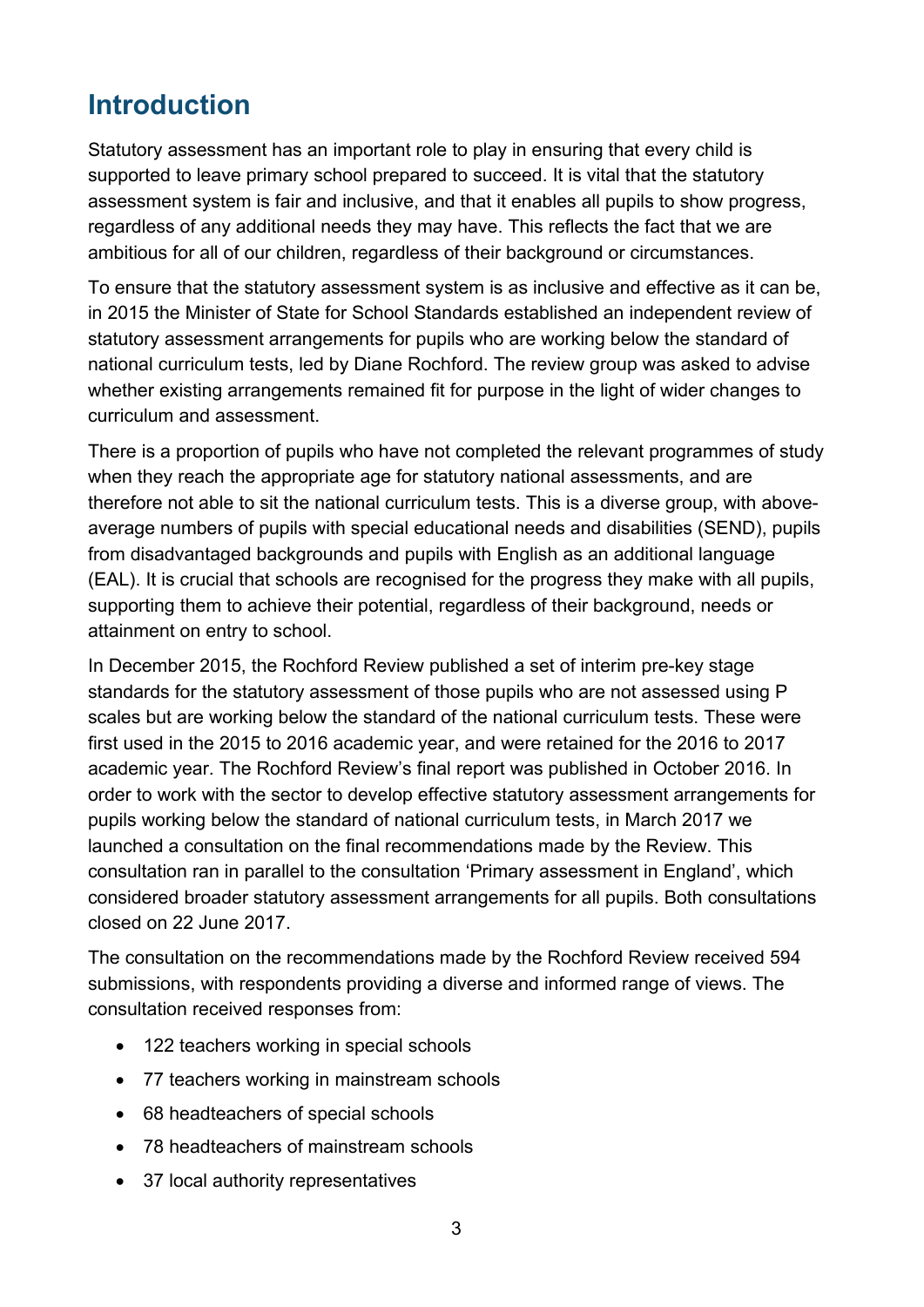- 69 special educational needs coordinators
- 18 organisations representing pupils with SEND
- 9 parents or guardians

The number of people whose views have been considered as part of this process is, however, greater than 594. Representative organisations such as the teaching unions canvassed their members before responding. People also contributed via consultation events and meetings. Responses have only been reported as percentages where consultation questions asked respondents to choose between a set of options, not where questions were framed in an open and discursive manner.

This report summarises responses to each consultation question and sets out the government's response regarding each of the Review's final recommendations.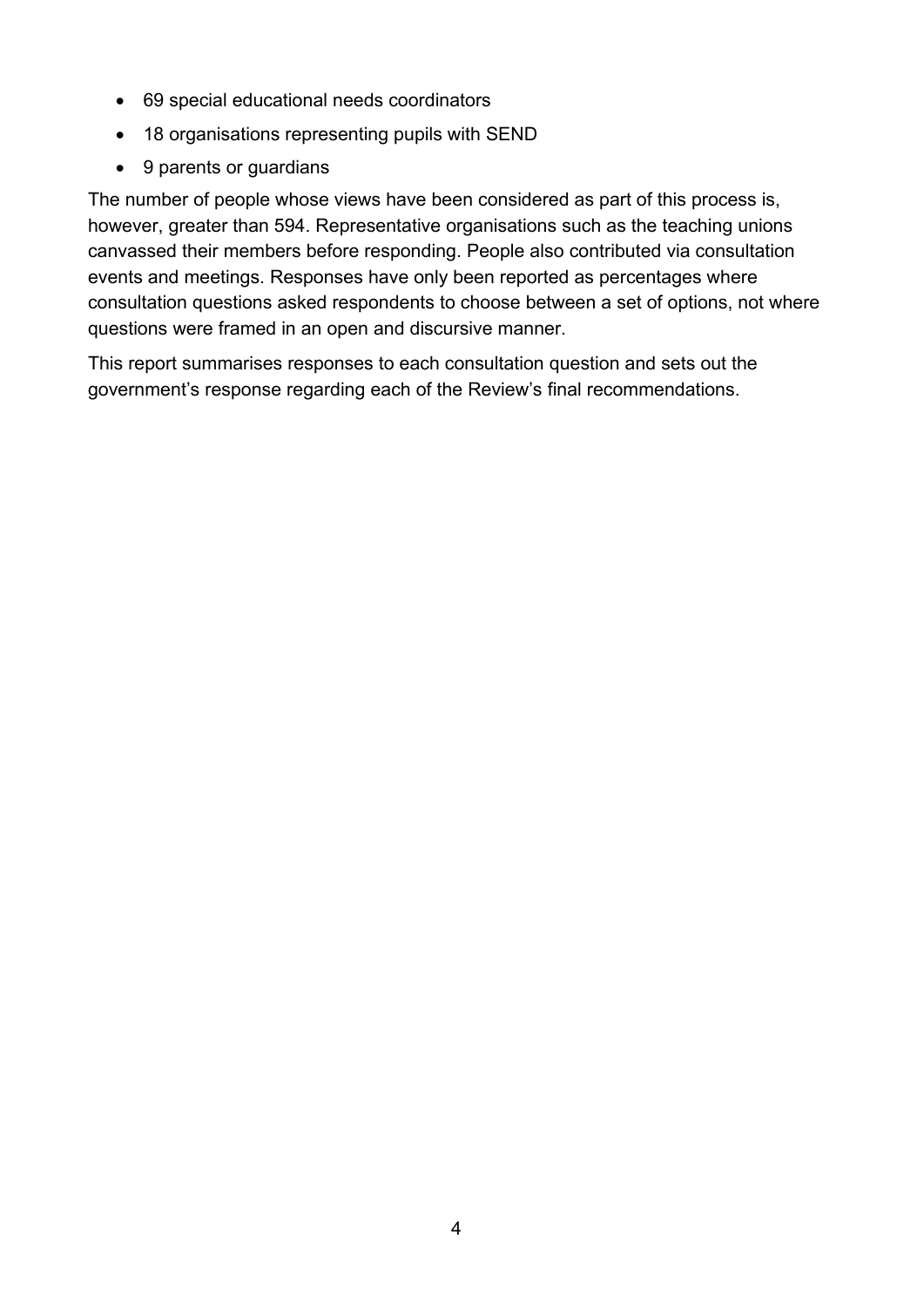# <span id="page-4-0"></span>**Inclusive assessment**

*R1. The removal of the statutory requirement to assess pupils using P scales.* 

*R2. The interim pre-key stage standards for pupils working below the standard of national curriculum tests are made permanent and extended to include all pupils engaged in subjectspecific learning.*

This section refers to the statutory assessment arrangements for those pupils who are currently assessed using P scales, but who are engaged in subject-specific learning. P4 is the entry point for subject-specific learning, and the remaining four P scales, P5 to 8, are subject-specific.

The Rochford Review's final report recommended removing the statutory requirement for schools to use P scales to report the attainment and progress of pupils with SEN who are not working at the standard of national curriculum assessments. P scales were intended to create a common language around pupil attainment and to help schools know what to expect of pupils working at that standard. However, P scales are based on the old (pre-2014) national curriculum and therefore do not support pupils' progression onto the current national curriculum tests. As a result, the Review concluded that P scales were no longer fit for purpose.

The Review also recommended that the interim pre-key stage standards are made permanent and extended to include all pupils engaged in subject-specific learning, which would encompass the vast majority of pupils currently assessed using P scales. The recommendations for what should replace P scales for the statutory assessment of the small number of pupils nationally who are not engaged in subject-specific learning are detailed in subsequent sections of this response.

# **We asked**

**If the statutory requirement to assess pupils using P scales was removed, would any important information no longer be available to you?**

# **We heard**

Fifty-five per cent of consultation respondents said that the removal of P scales would not result in there being important information that was no longer available to them. Forty per cent of consultation respondents disagreed, and felt that there would be important information that they could no longer access. Where respondents did feel that they would lose important information, this was most often related to the loss of a clear and common sense of what pupils should be doing to be working at a particular standard. Similarly, some respondents who said that removing P scales would result in the loss of important information suggested that there would be a loss of common language and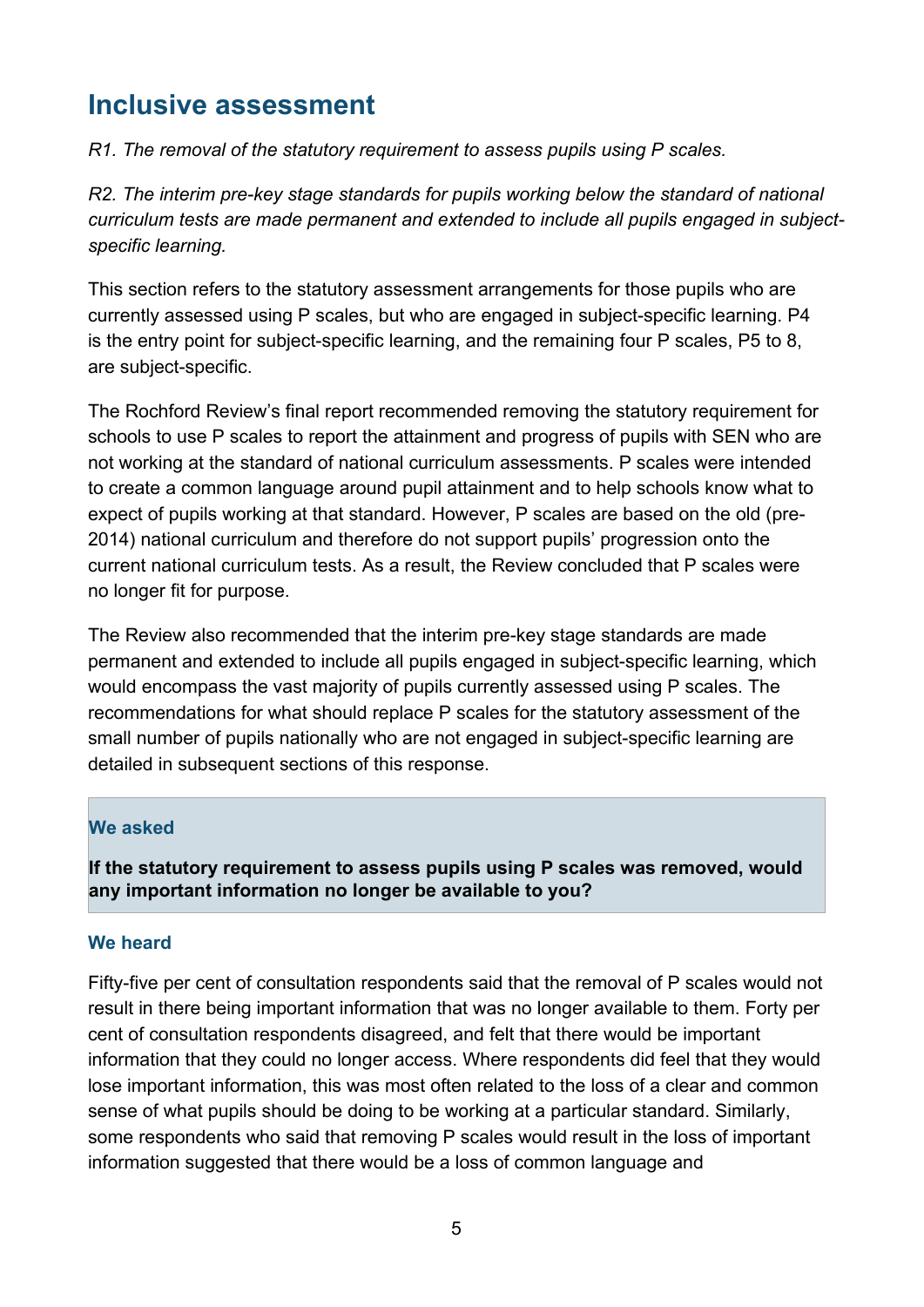understanding when it came to judging and discussing pupil progress across settings and local authorities, and in talking about pupil progress and attainment to parents.

Where respondents did not feel that the removal of P scales would result in the loss of any important information, a number of respondents felt that this was because schools had better ways of measuring the progress of these pupils. A number of respondents also felt that P scales were too focused on linear progress, which did not always reflect the reality of how this pupil group progresses.

# **We asked**

**In your opinion, are the pre-key stage standards clear and easy to understand? If you answered no, which of the bulleted statements lack sufficient clarity to enable an effective teacher assessment to be carried out? Please explain why.**

# **We heard**

Sixty-five per cent of respondents agreed that the pre-key stage standards were clear and easy to understand, compared to 30% who disagreed. A small number of respondents who agreed that the pre-key stage standards are clear and easy to understand also said that they would benefit from further guidance on how to administer them.

Where respondents did not agree that the pre-key stage standards were clear and easy to understand, they were most likely to feel that the standards were too broad and needed to be broken down into smaller steps, or that they were too subjective and open to interpretation.

# **We asked**

**Do the pre-key stage standards support and encourage progression on to the statutory national curriculum tests for pupils who are able to do so? Please explain your reasoning and describe how the pre-key stage standards could be improved to support and encourage progression on to the statutory national curriculum tests.**

#### **We heard**

Fifty-four per cent of respondents agreed that the pre-key stage standards support and encourage progression onto the statutory national curriculum tests, whereas 38% of respondents disagreed and felt that they did not support progression. Where respondents felt that the pre-key stage standards did encourage progression, reasons given included their ability to create a common language around progress and attainment, their focus on the core areas of a pupil's knowledge, and that they follow the same principles as the interim teacher assessment frameworks. Where respondents did not agree that they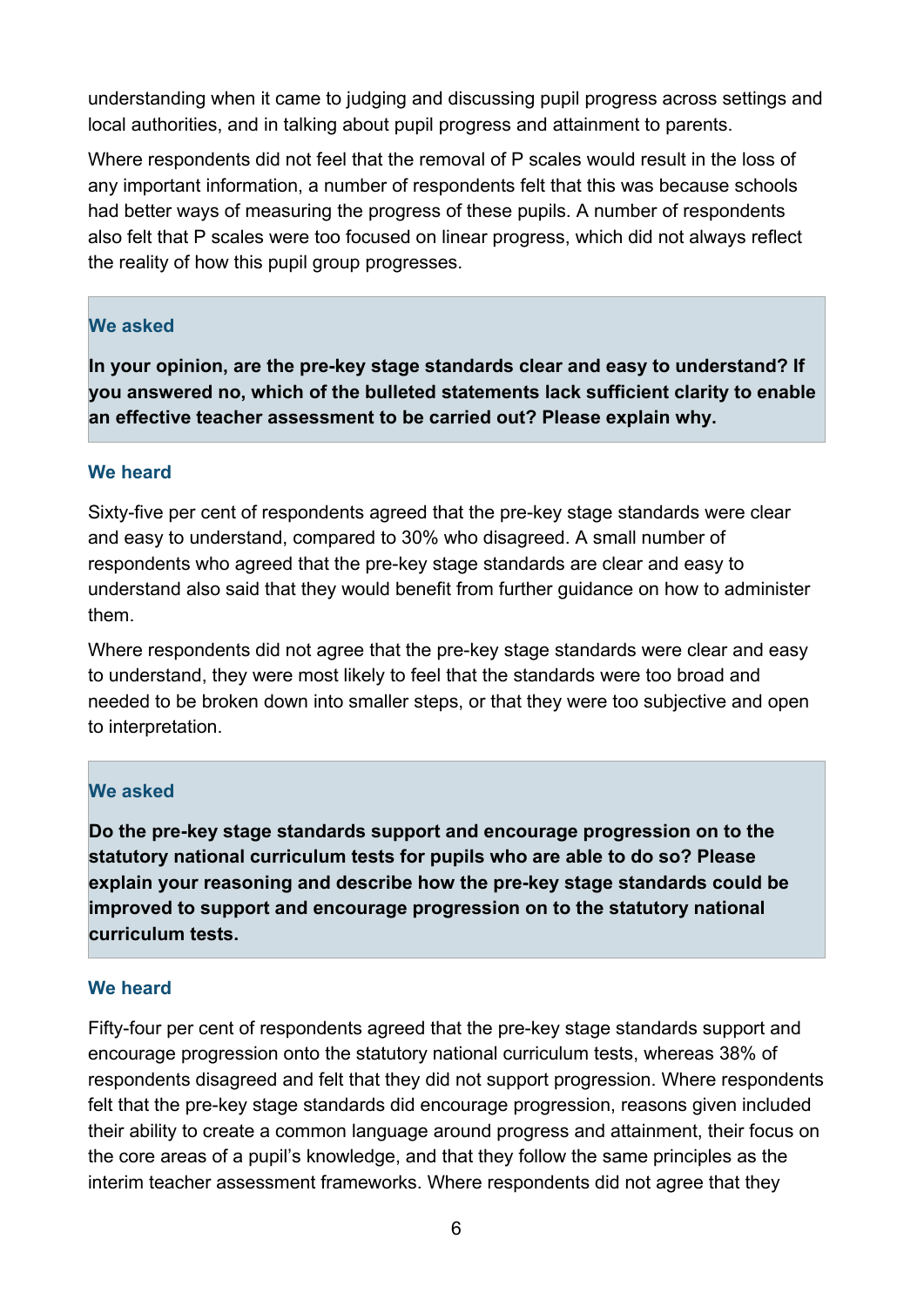supported progression, this was often because they felt that the steps between the standards were too large for pupils who may be progressing at a slower rate, or because they felt that the standards did not take account of pupils with complex needs.

# **Government response**

We agree with the Rochford Review that P scales are no longer fit for purpose. As they are based on the old national curriculum, they do not support pupils to progress onto the new national curriculum. In addition, they replicate the old system of levels, which over time came to dominate teaching, and prioritised pace over consolidation. On this basis, it is our intention to accept the Rochford Review recommendation to remove the statutory requirement for teachers to assess pupils using P scales. **We will remove the requirement to assess pupils engaged in subject-specific learning using P scales from the 2018 to 2019 academic year onwards**; teachers should continue to assess these pupils using P scales in the 2017 to 2018 academic year, while we take forward the necessary changes to legislation.

We recognise that a number of consultation respondents were concerned that the removal of P scales would result in the loss of a common framework and language in terms of how the progression of pupils working below the standard is measured and described, both across settings and in terms of discussing pupil performance with parents. In the case of pupils who are currently assessed using P scales and who are engaged in subject-specific learning, we believe that the interim pre-key stage standards can provide this consistent approach and common language to measuring and describing attainment and progress. **We will therefore accept the recommendation that the interim pre-key stage standards are made permanent and extended to cover all pupils engaged in subject-specific learning**. To give schools adequate time to prepare for these changes, this recommendation will take effect from the 2018 to 2019 academic year onwards.

Extending the interim pre-key stage standards so that they are used to assess all pupils engaged in subject-specific learning will ensure that the statutory assessment system is as inclusive as possible. The interim pre-key stage standards are better aligned with the national curriculum and sit directly below the mainstream teacher assessment frameworks, meaning that there is a clear route of progression to national curriculum assessments. We believe that this will better support pupils to progress onto national curriculum assessments, if and when they are ready.

The government response to the parallel 'Primary assessment in England' consultation sets out that we will, from the 2017 to 2018 academic year onwards, move to a more flexible approach of assessing English writing. This change will also apply when it comes to assessing pupils against the interim pre-key stage standards in writing. To support this change of approach, we have reviewed the mainstream teacher assessment frameworks in writing and have published revised versions for use from the 2017 to 2018 academic year onwards. To ensure that the interim pre-key stage standards in writing continue to align directly with the teacher assessment frameworks, we have also published revised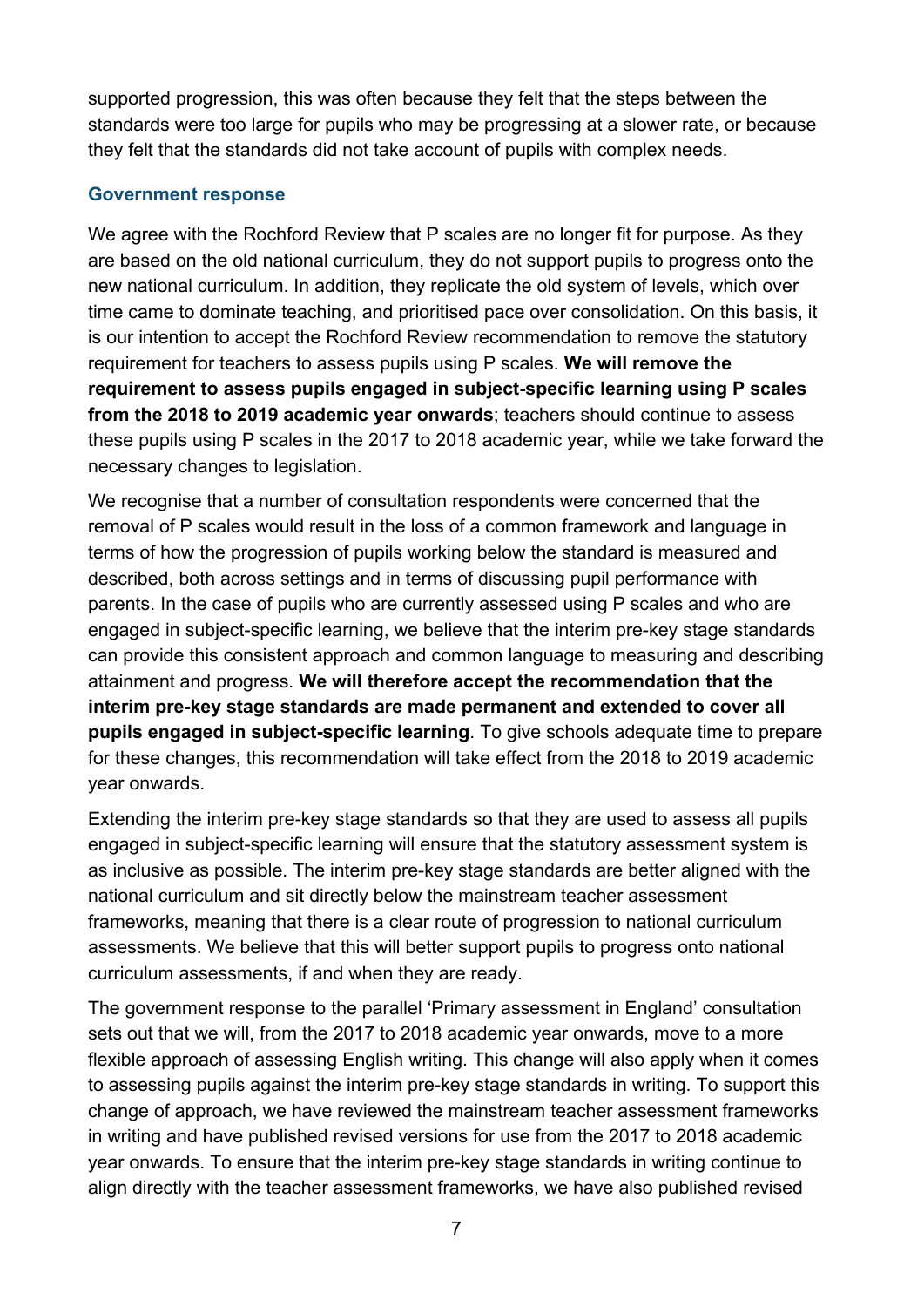interim pre-key stage standards in writing, for use in the 2017 to 2018 academic year. However, only pupils that are working at the standard that is currently assessed using the interim pre-key stage standards should be assessed using these pre-key stage standards in 2017 to 2018. Pupils who are currently assessed using P scales but are engaged in subject-specific learning (broadly those currently working at P4 to P8), should only be assessed using the pre-key stage standards from the 2018 to 2019 year onwards, once the additional standards proposed by the Review have been introduced. This is detailed in the table below.

The pre-key stage standards will remain interim for a further year whilst they are reviewed. This review will involve curriculum and assessment experts, teachers, school leaders (mainstream and special) and inclusion experts and will take on board the feedback on the interim pre-key stage standards that we have gathered through this consultation exercise. This review will also encompass the two additional standards that were proposed by the Review in their final report ('emerging' and 'entry') to ensure that the standards can cover all pupils engaged in subject-specific learning. These additional standards will be introduced from the 2018 to 2019 academic year onwards. Following the review, we will publish final pre-key stage standards, including these additional standards, for use for all pupils who are engaged in subject-specific learning but not working at the standard of national curriculum tests, from the 2018 to 2019 academic year.

A number of consultation respondents suggested that, as is the case with the mainstream teacher assessment frameworks, materials that exemplify each of the prekey stage standards would support teachers to make professional judgements using the standards. We agree, and we will therefore produce a suite of supporting exemplification materials to be used alongside the final pre-key stage standards from the 2018 to 2019 academic year onwards.

In addition, some respondents suggested that introducing formal moderation of the prekey stage standards would help to ensure that the assessment data produced is consistent and of a high quality. In our response to the 'Primary assessment in England' consultation we have set out our intention to pilot a peer-to-peer approach to moderation in the 2017 to 2018 academic year. We believe that a peer-to-peer approach, where schools work together in local clusters to moderate each other's work, overseen by an external moderator, could be particularly appropriate for the moderation of pre-key stage standards if piloting indicated that it could be a successful model, as it could encourage collaboration between schools with pupils working below the standard of national curriculum tests, as was recommended by the Rochford Review. Should the initial pilot of a peer-to-peer approach to moderation of national curriculum assessments prove successful, we would intend to trial it for the pre-key stage standards in the 2018 to 2019 academic year.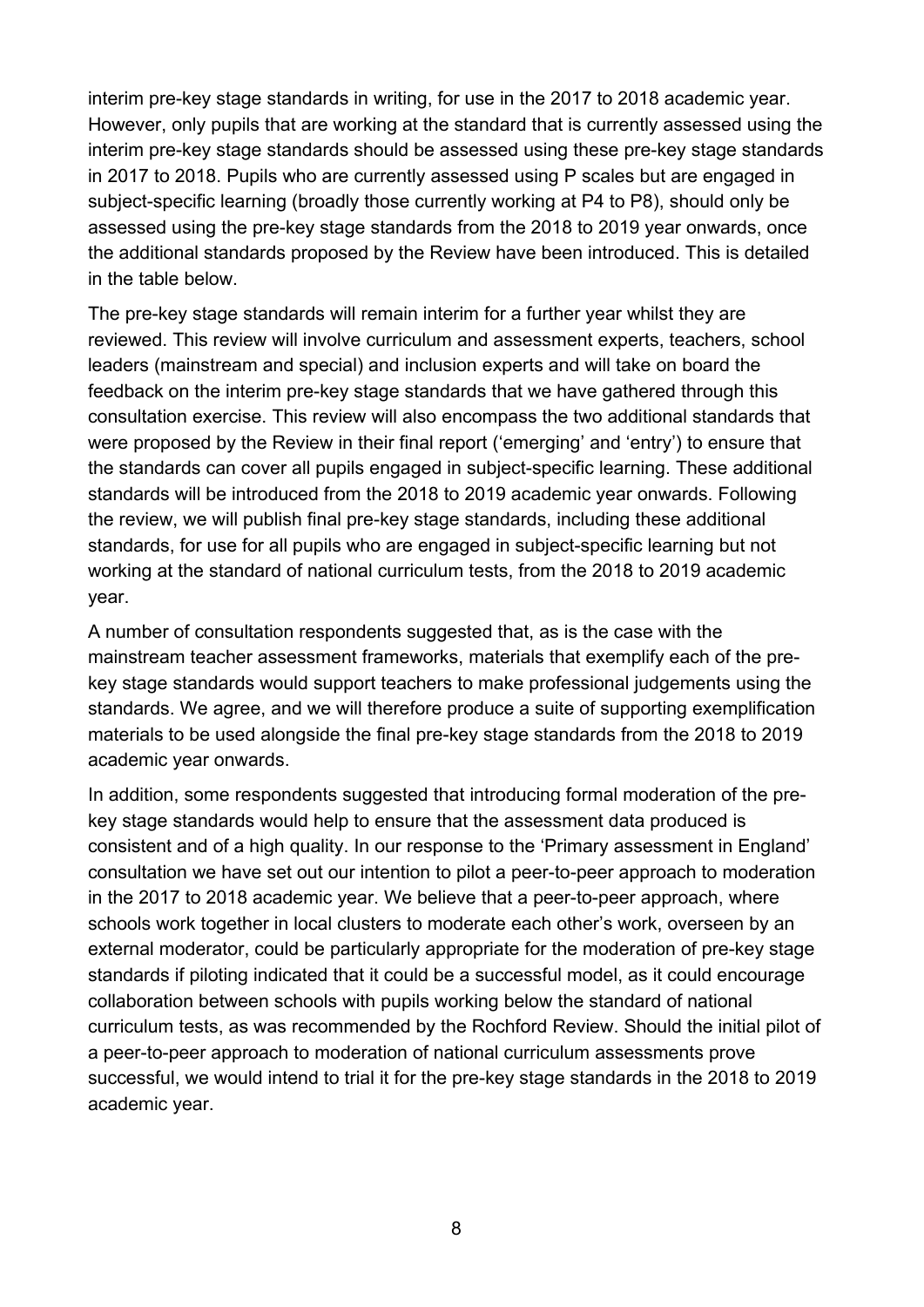# **Future statutory assessment arrangements for pupils currently assessed using P scales:**

|                                                                                               | 2017/18  | 2018/19                    | 2019/20                                                                                                                                               |
|-----------------------------------------------------------------------------------------------|----------|----------------------------|-------------------------------------------------------------------------------------------------------------------------------------------------------|
| <b>Statutory</b><br>assessment of<br>pupils not<br>engaged in<br>subject-specific<br>learning | P scales | P scales                   | (Subject to recommendations)<br>being accepted following the<br>pilot): assessment against the 7<br>areas of engagement for<br>cognition and learning |
| <b>Statutory</b><br>assessment of<br>pupils engaged in<br>subject-specific<br>learning        | P scales | Pre-key stage<br>standards | Pre-key stage standards                                                                                                                               |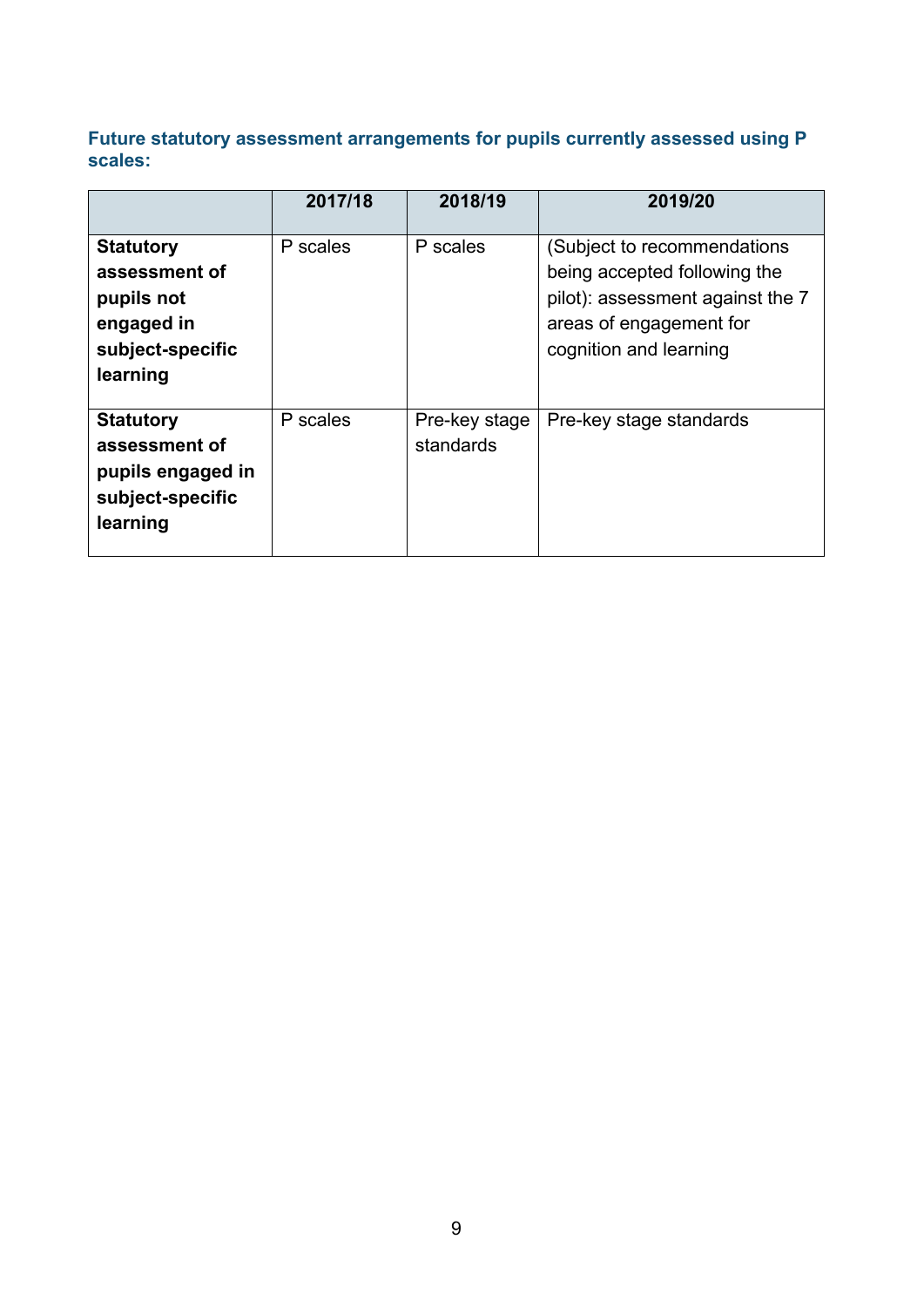# <span id="page-9-0"></span>**Assessment for pupils not engaged in subject-specific learning**

*R3. Schools assess pupils' development in all four areas of need outlined in the SEND Code of Practice, but statutory assessment for pupils who are not engaged in subjectspecific learning should be limited to the area of cognition and learning.* 

*R4. There should be a statutory duty to assess pupils not engaged in subject-specific learning against the following 7 aspects of cognition and learning and report this to parents and carers: responsiveness; curiosity; discovery; anticipation; persistence; initiation; and investigation.*

*R5. Following recommendation 4, schools should decide their own approach to making these assessments, according to the curriculum that they use and the needs of their pupils.*

This section refers to Rochford Review recommendations 3, 4 and 5. There are a small number of pupils whose special educational needs or disabilities are such that they will not be engaged in subject-specific learning by the time they reach the end of key stage 1 or 2. Currently, these pupils are assessed using the lowest P scales; however, the Review recommended that the statutory duty to assess pupils using P scales be removed. The pre-key stage standards discussed above are subject-specific, and therefore could not be used to assess these pupils.

The Rochford Review concluded that making cognition and learning the focus of statutory assessment for pupils with severe or profound and multiple learning difficulties would help to ensure that they are developing the right concepts and skills to progress on to those aspects of subject-specific learning assessed by the pre-key stage standards, if and when they are ready to do so. The Review was very clear, however, that focusing statutory assessment on cognition and learning should not undermine provision in the other areas of need set out in the SEND Code of Practice, all of which play a crucial role in promoting independence and quality of life.

In line with The Complex Learning Difficulties and Disabilities (CLDD) research project, commissioned by the department and published in 2011, the Review found that early development in cognition and learning centres on a range of skills that enable pupils to engage in learning situations and on their growing ability to seek out or direct learning opportunities autonomously. The Review therefore recommended that schools should have a statutory duty to assess pupils who are not engaged in subject-specific learning against the 7 areas of engagement for learning identified by the CLDD research project. These are: responsiveness, curiosity, discovery, anticipation, persistence, initiation, and investigation. These areas of engagement can be used as an observational framework to monitor the varying ways in which, and degrees to which, a pupil demonstrates attention, interest and involvement in new learning. The Review believed that statutory assessment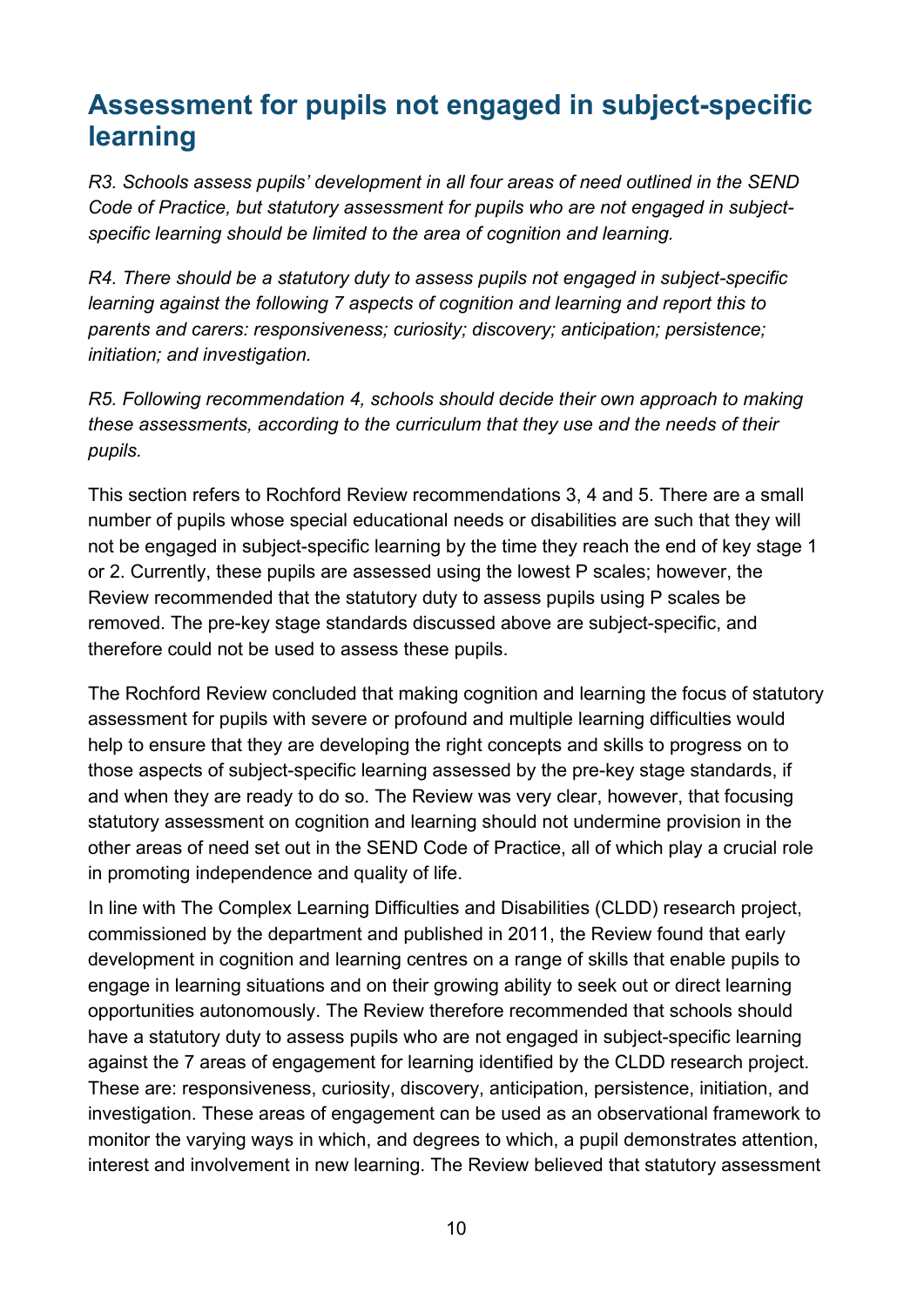focusing on these areas would ensure that schools gave appropriate attention to the development of concepts and skills that are pre-requisites for progressing on to subjectspecific learning.

Whilst the Review recommended that schools should have a statutory duty to assess pupils against the 7 areas of engagement for cognition and learning, it recommended that schools should be free assess pupils against these 7 areas in a way that best reflects the needs of the individual pupil and the curriculum that they follow. This is because the needs of this group of pupils are such that their progression is not always linear, and it is therefore inappropriate to prescribe milestones that should have been met by a particular age.

# **We asked**

**Do you agree that statutory assessment should focus on cognition and learning? Please explain your reasoning and, if applicable, describe what should be assessed instead or in addition to cognition and learning, and why.**

# **We heard**

Fifty-four per cent of respondents agreed that statutory assessment should focus on cognition and learning, compared to 40% of respondents who disagreed. Where respondents agreed that statutory assessment should focus on cognition and learning, a number of respondents agreed that this should not undermine provision in the other areas of need identified by the SEND code of practice. A number of respondents who disagreed instead thought that statutory assessment should focus on all 4 areas of need identified by the SEND code of practice. Some respondents thought that statutory assessment should also focus on communication and interaction, whilst others thought it should consider social, emotional and mental health. A number of respondents thought that statutory assessment should also focus on sensory or physical health.

# **We asked**

**Do you agree that assessing against the 7 areas of engagement listed above is the right model to be used in the statutory assessment of these pupils? Please explain your reasoning and, if applicable, provide details of robust alternative methods for the assessment of cognition and learning, or other SEND areas of need, which the department should explore.**

# **We heard**

Sixty-four per cent of respondents agreed that the 7 areas of engagement is the right model to be used in the statutory assessment of pupils not engaged in subject-specific learning, compared to 30% of respondents who disagreed. Where respondents agreed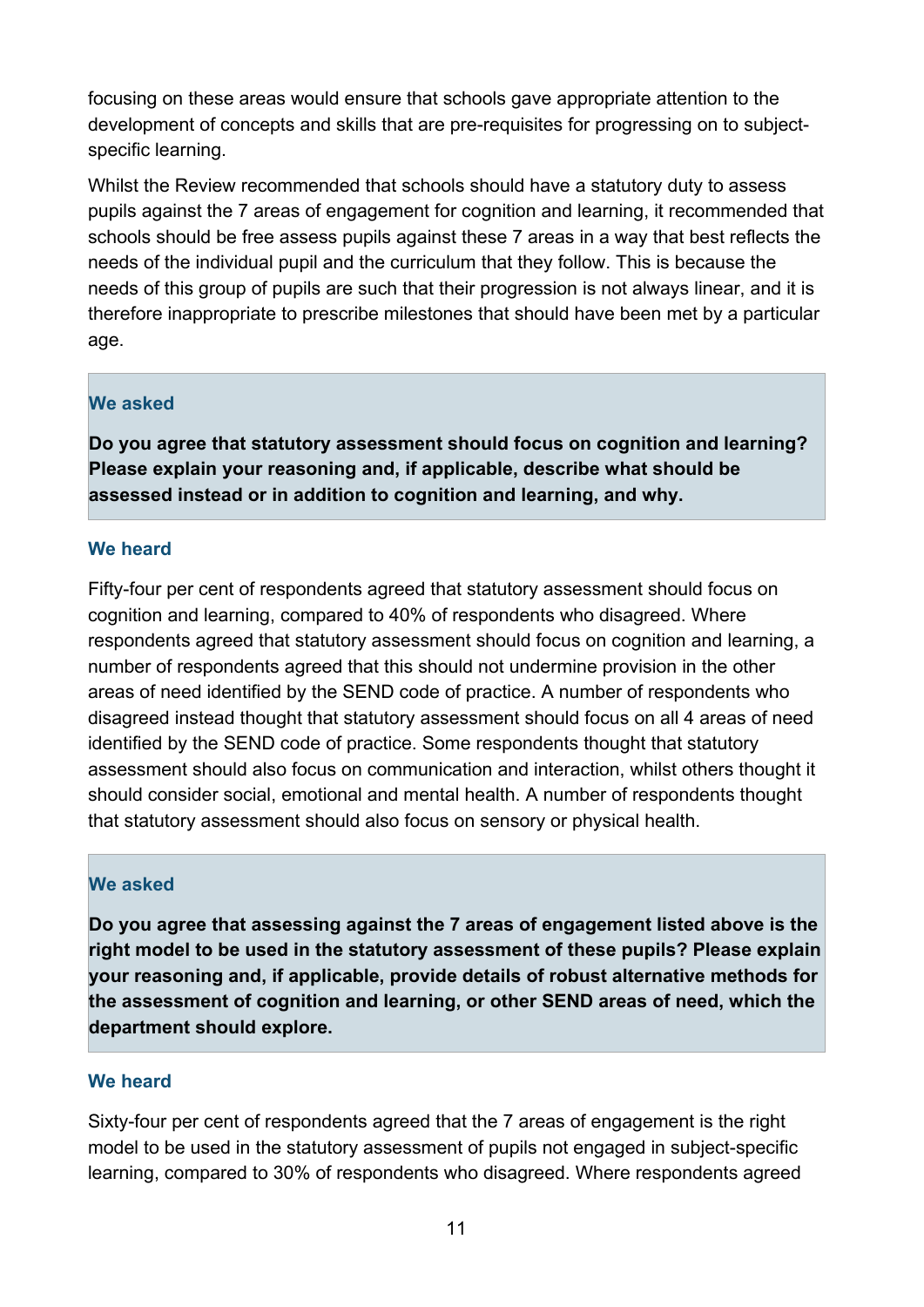that the model was the right approach, reasons given included that this would assess areas that are relevant to children with complex needs, and that it would provide useful information to support progress towards subject-specific learning. A number of respondents felt that the model was the right approach, but said that they would require further guidance on how to assess against the 7 areas of engagement.

Of those respondents who did not feel that the 7 areas of engagement was the right approach, a number commented that the model does not measure the right things, whereas others said that it did not address the specific needs of this pupil group. Other concerns raised included the subjectivity of the model, and the fact that it would not produce data that was comparable between schools.

# **We asked**

**Do you believe that assessing pupils against the 7 areas of engagement for cognition and learning would give parents and carers meaningful information about their child's attainment and progress?** 

# **We heard**

Sixty-four per cent of respondents agreed that assessing pupils against the 7 areas of engagement would give parents and carers meaningful information about their child's attainment and progress, whereas 30% of respondents disagreed. Where respondents agreed, reasons given included that the model would provide useful, individual information on pupil progress. A number of respondents did, however, comment that they felt that parents might need additional help in interpreting results. Where respondents did not agree that the approach would give parents meaningful information about attainment and progress, reasons included concerns that parents would not understand the language of the model, that the model is too subjective, and that the model would not produce comparable data.

# **We asked**

**If you did not agree that statutory assessment should only focus on cognition and learning, do you think that the 7 areas of engagement would be useful in assessing the other areas of need as outlined in the SEND Code of Practice: 0-25 years (communication and interaction; social, emotional and mental health; sensory and/or physical)?**

# **We heard**

Thirty-two per cent of respondents did not answer this question, this is likely to be due to the fact that many agreed that statutory assessment should focus on cognition and learning. Forty-eight per cent of respondents agreed that the 7 areas of engagement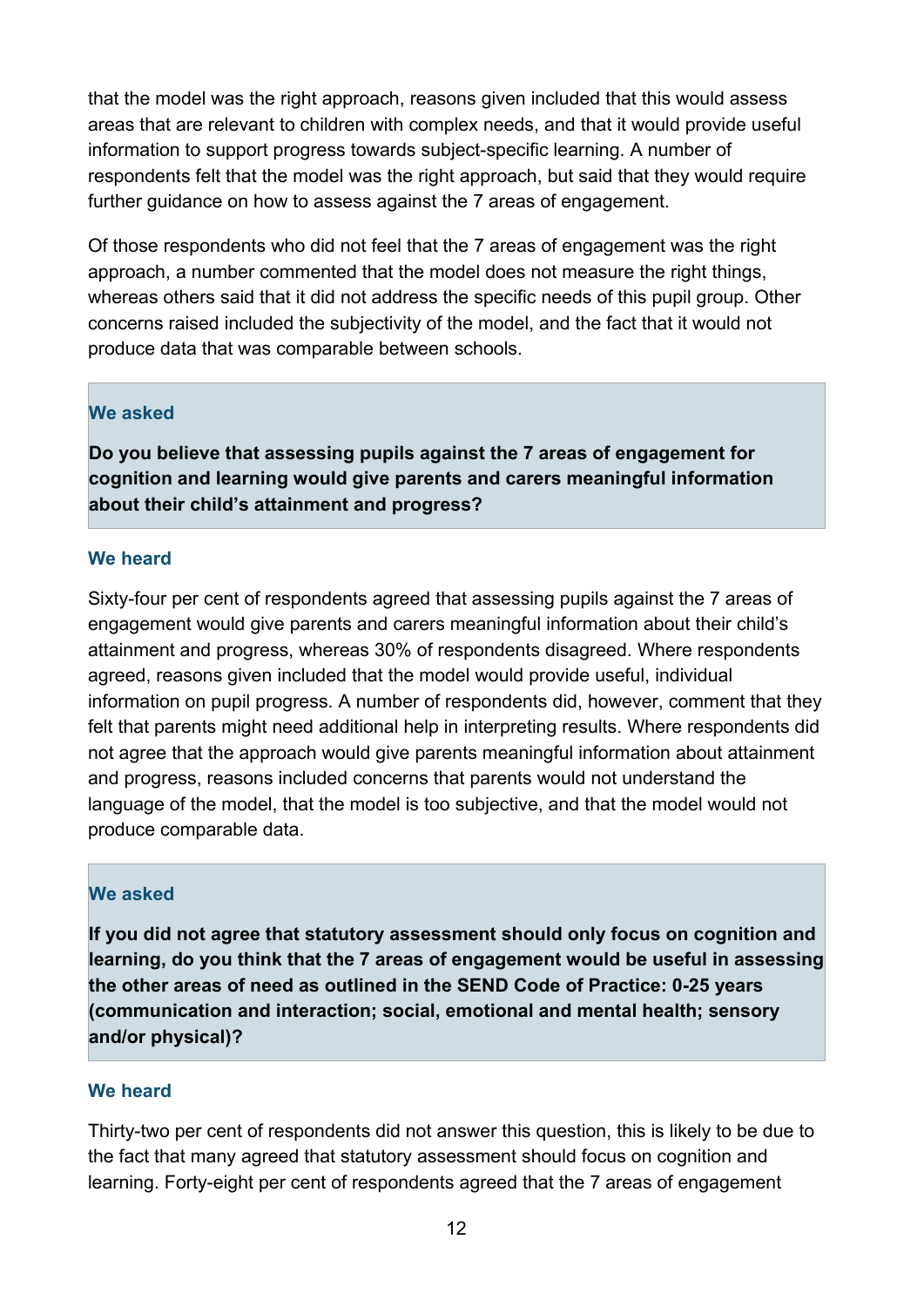would prove useful in assessing the other areas of need outlined in the SEND Code of Practice, whereas 20% of respondents disagreed.

# **We asked**

**For those working in educational settings, if the government accepted the recommendation that schools should decide the best way to assess the 7 engagement areas of cognition and learning, would you be able to assess pupils against the 7 areas using the guidance provided in the Rochford Review's final report?**

# **We heard**

Fifty-three per cent of respondents felt that they would be able to assess pupils against the 7 areas of engagement of cognition and learning using the guidance provided by the Rochford Review, whereas 35% said that they would not be able to assess pupils using this guidance. Even where respondents did feel that they would be able to assess using the existing guidance, a number commented that having examples of good practice would be helpful. Other respondents commented that the approach would support them to develop their own systems. Some respondents raised the concern that assessing pupils against this approach would require additional time and resources in schools. Where respondents did not feel that they would be able to assess pupils against the 7 areas of engagement, reasons given included that the principles were too generic and that the time and resource burden associated with developing their own systems would be excessive.

# **Government response**

We agree with the principle set out by the Rochford Review that statutory assessment of pupils not engaged in subject-specific learning should primarily focus on the areas of cognition and learning. This ensures that statutory assessment is as consistent as possible for all pupils, so that pupils are supported to progress onto subject-specific learning if and when they are ready. However, as the Review set out, we are very clear that the focus of statutory assessment on cognition and learning should not undermine provision in any other areas of need set out by the SEND code of practice. As was emphasised by a number of consultation respondents, all of these areas are fundamentally important to pupil development and play a crucial role in promoting independence and quality of life. It is important that schools continue to monitor and support pupils' development in all 4 areas to foster engagement with the world and to encourage autonomy.

We also agree with the Rochford Review that the ability to engage with education is an essential pre-requisite for cognitive development among pupils with severe, profound and multiple learning disabilities. We think that there is merit in statutory assessment focusing on areas that support the development of concepts and skills that are pre-requisites for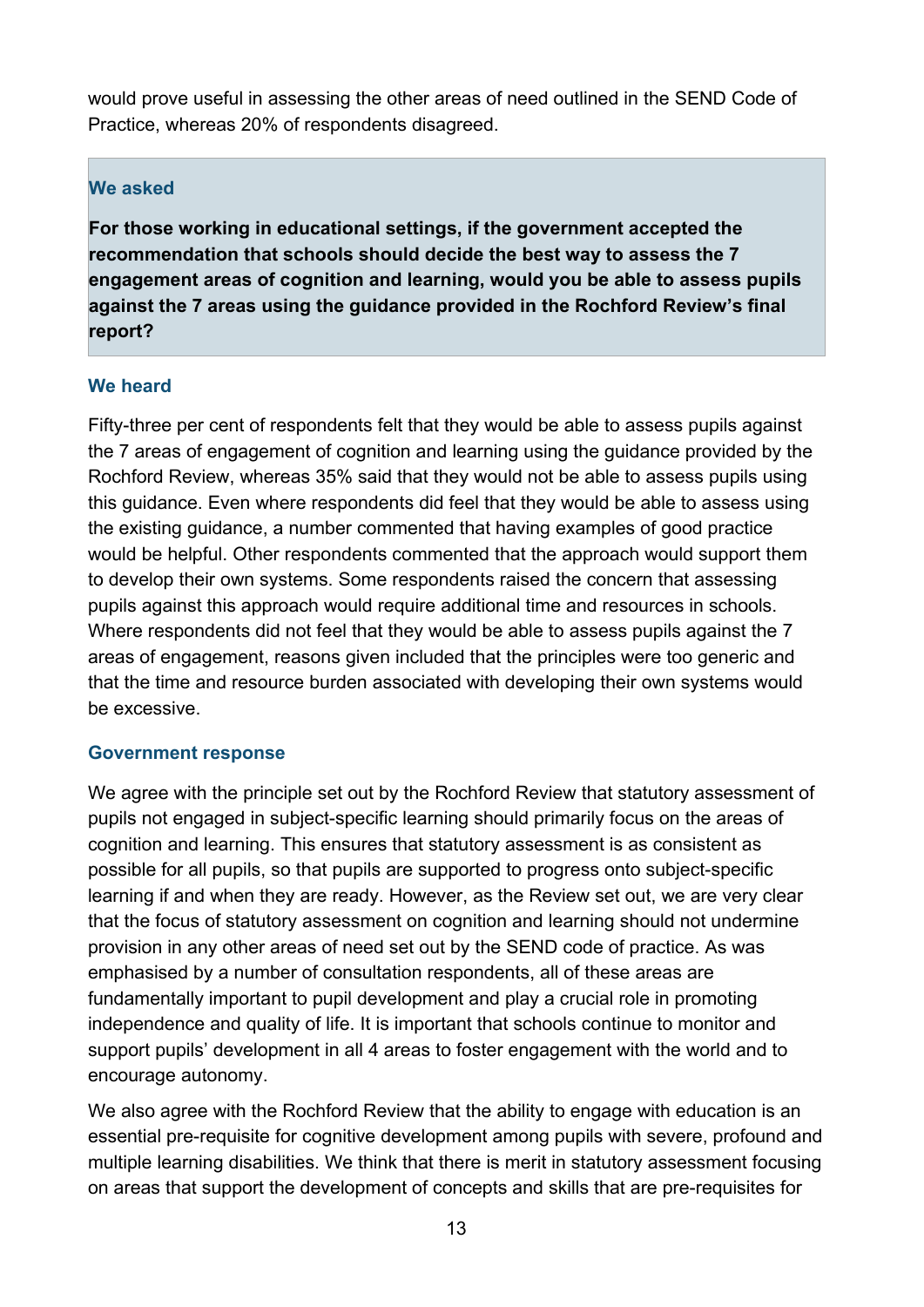progressing onto subject-specific learning.

Those pupils who are not engaged in subject-specific learning have particularly complex, individual needs. It is important that statutory assessment takes account of these needs. As pupils with the most severe or profound and multiple difficulties frequently do not make progress in a linear way, the Review recommended that schools should have greater freedoms in how they assess these pupils, in order to develop approaches that work for their pupils and the curriculum that they follow. Allowing schools the freedom to select an approach appropriate to their pupils would mean that the information captured by the assessment is not limited to any specific type outlined in a prescribed model. The approach could therefore demonstrate every kind of progress made by a pupil, be it linear, lateral or consolidation. We know that the teachers and other school staff that work with these pupils have the best expertise and understanding of their complex and individual needs, and therefore recognise that there may well be value in them having greater flexibility in terms of how they carry out assessment.

We are, however, aware that a number of individual respondents and representative organisations have expressed concerns about the introduction of a statutory requirement to assess pupils against the 7 areas of engagement, given that it was not originally designed as a statutory assessment tool, and it is relatively untested in its proposed form. Concerns have also been raised by some respondents about whether the model assesses the appropriate aspects of cognition and learning. We are clear that all statutory assessment arrangements must be robust, reliable and fair. We are committed to introducing a stable, sustainable assessment system, and it is therefore important that we are completely confident in any change that we introduce, to avoid having to make further changes to assessment arrangements in the future. **We will therefore pilot the Review's recommended approach to assessing pupils not engaged in subjectspecific learning in the 2017 to 2018 academic year, before taking any final decisions on whether to implement this approach on a statutory basis**. This will mean that, if accepted following the pilot, changes would take effect from the 2019 to 2020 academic year onwards, following amendment to the relevant legislation. In the meantime, schools should continue to assess pupils not engaged in subject-specific learning using the P scales.

The pilot will explore whether the 7 areas of engagement is an appropriate model to assess cognition and learning, and whether the model is appropriate for use in statutory assessment. The pilot will also consider whether schools are able to adapt the 7 areas of engagement into an assessment model that is relevant and useful to them and to others, including parents, governors, local authorities, inspectors and regional schools commissioners. This will allow us to consider whether it is proportionate and effective to provide schools with greater freedoms in assessing pupils not engaged in subjectspecific learning. The pilot will also explore what support schools require to be able to assess pupils against the 7 areas, so that the department is in a position to provide effective support to schools to adopt this approach, should it be introduced. This will be particularly important given that a substantial number of consultation respondents said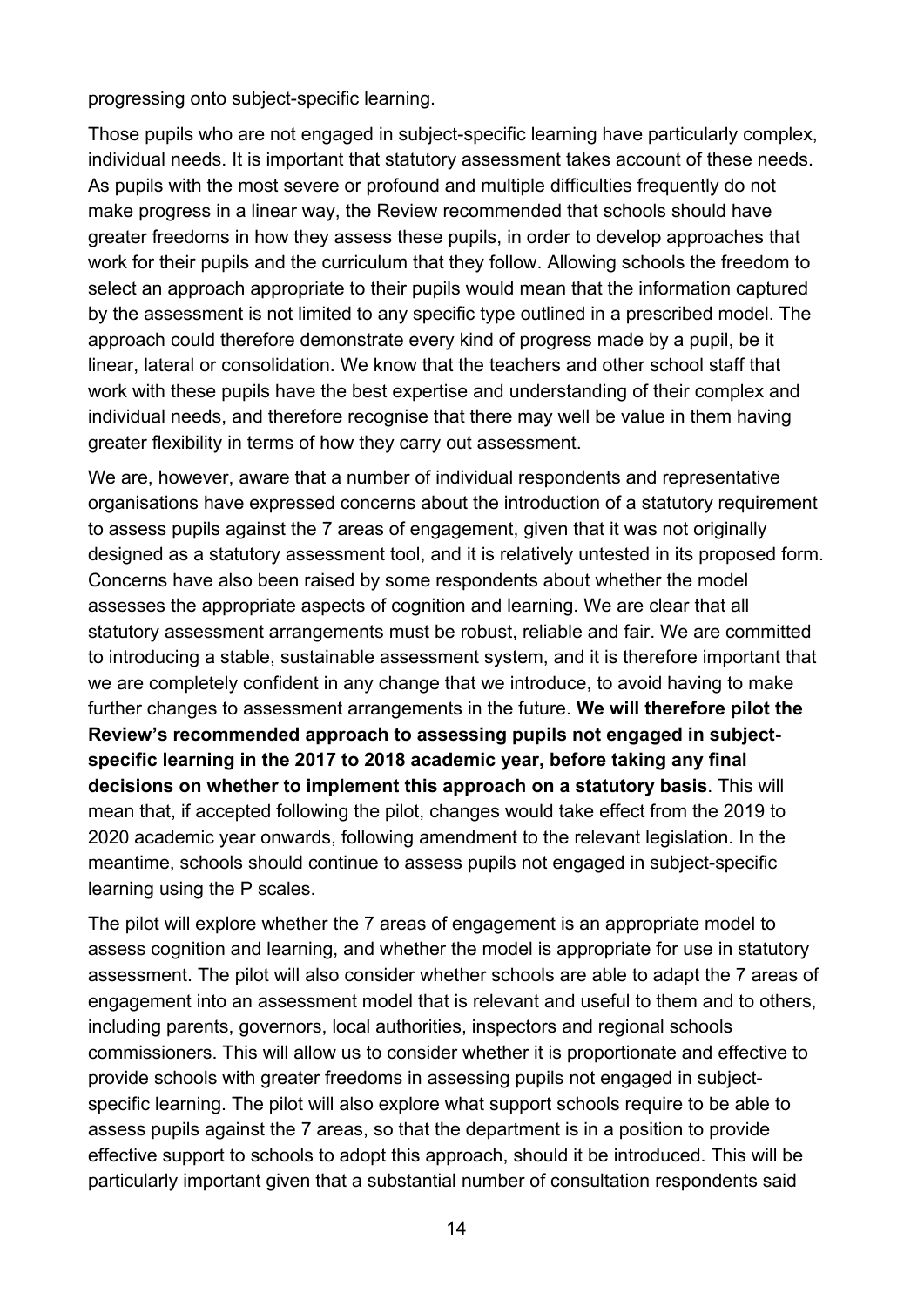that they would benefit from additional information on good practice and examples of assessing against the 7 areas of engagement.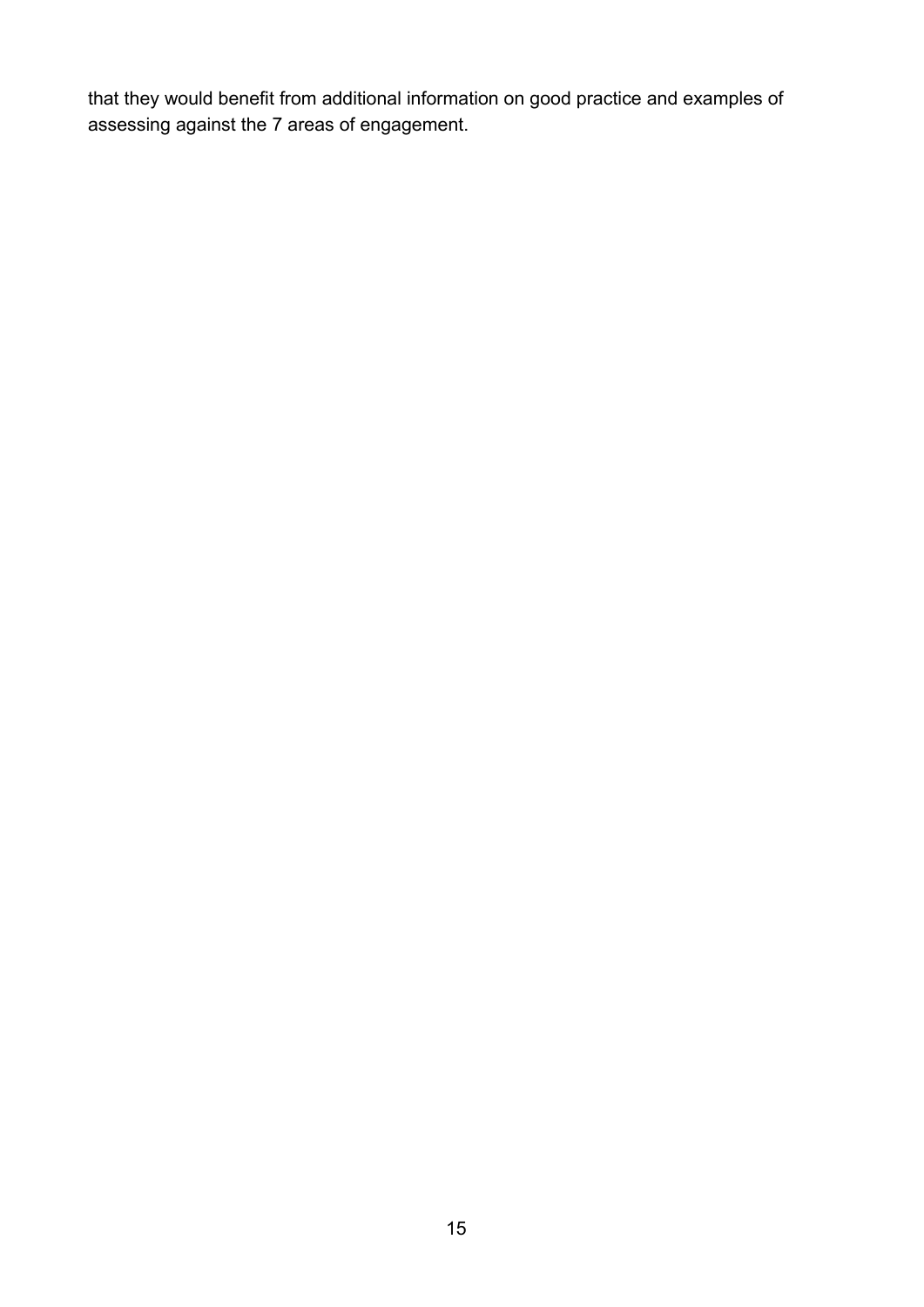# <span id="page-15-0"></span>**Reporting assessment data**

*R9. There should be no requirement to submit assessment data on the 7 areas of cognition and learning to the Department for Education, but schools must be able to provide evidence to support a dialogue with parents and carers, inspectors, regional schools commissioners, local authorities, school governors and those engaged in peer review to ensure robust and effective accountability.*

This section refers to Rochford Review recommendation 9. Schools currently have a statutory duty to submit P scale data to the department and this data is made available at national level only. Once the use of P scales has been made non-statutory, this duty will cease. Whilst schools will continue to have a statutory duty to report judgements against the pre-key stage standards for pupils engaged in subject-specific learning, the Rochford Review recommended that schools should not be required to submit the data they collect for pupils not yet engaged in subject-specific learning when assessing them against the 7 areas of engagement. This is because a specific reporting format would require a specific form of assessment, which contradicts the Review's recommendation that schools should be free to assess these pupils in a way that is appropriate for the needs that they have and the curriculum that they follow.

Whilst schools would not have to submit the data they collect from assessing these pupils against the 7 areas of engagement, they would have to report the number of their pupils that were not engaged in subject-specific learning.

# **We asked**

**The Rochford Review recommends that schools should not be required to submit assessment information to the department for pupils not engaged in subjectspecific learning. Do you agree with this recommendation?** 

# **We heard**

Seventy-two per cent of respondents agreed that schools should not be required to submit assessment information for pupils who are not engaged in subject-specific learning, whereas 22% disagreed. Where respondents agreed, reasons given included that progression and attainment should be monitored through broader dialogue, and that assessment data should not be reported if schools are developing their own assessment models. A number of respondents suggested that it would be useful to have further information on how to report assessment against the 7 areas of engagement to parents, Ofsted and other stakeholders. Where respondents disagreed, reasons given included the view that if data is collected for other pupils, the same should be done for this group, and that it is important to be able to make comparisons between schools on the attainment and progress of their pupils. Some respondents were concerned that this approach would reduce overall accountability for this group of pupils.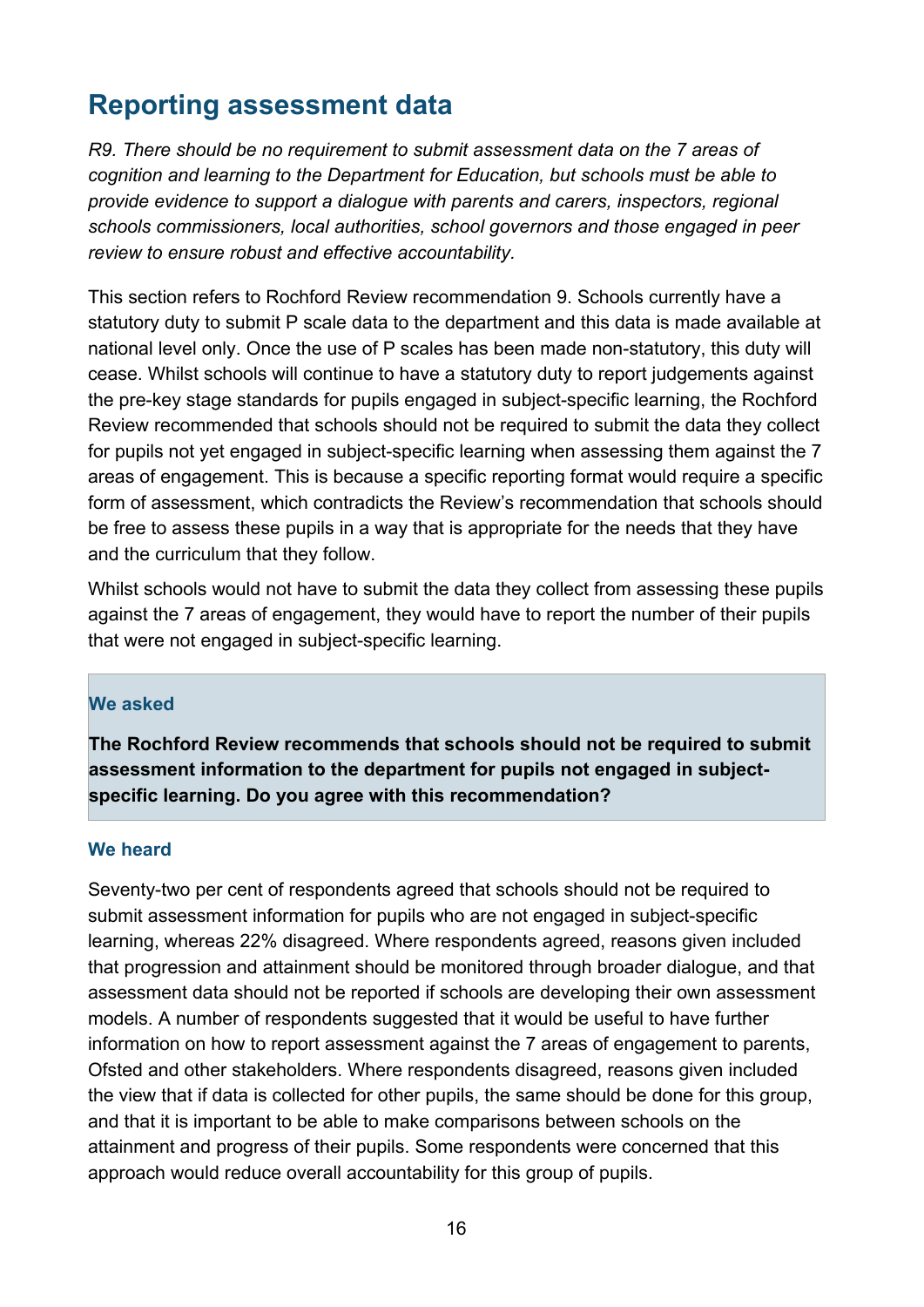#### **Government response**

The government collects assessment data from schools in order to provide a picture of standards at a national level, to provide parents and others with useful information about a school, to recognise and celebrate the progress that schools make with their pupils, and in some cases, to begin a conversation about any further support that a school may benefit from. We only collect assessment data from schools when it is useful, robust and – most importantly in this case – nationally consistent.

As we set out earlier in this document, we will consider whether schools should have a greater degree of flexibility over how they assess pupils who are not engaged in subjectspecific learning against the 7 areas of engagement for cognition and learning through the pilot in the 2017 to 2018 academic year. We will take a final decision on whether or not to accept the Review's recommended approach to assessing these pupils following this pilot. This pilot will also consider the extent to which the Review's recommended approach provides information that is able to robustly evidence pupil progress, and the extent to which assessment data can be collected. Following this pilot, we will also determine what, if any, assessment data will be collected by the department.

Were we to fully accept the Review's recommended approach, we would not be able to collect nationally-consistent data for pupils not engaged in subject-specific learning. This is because a specific format for reporting would presuppose a specific form of assessment result, which would undermine the freedom to assess against the 7 areas of engagement in a way that is most suited to the needs of individual pupils. Were recommendation 9 to be accepted, schools would have to report that these pupils have not demonstrated evidence at 'entry to the expected standard' on the pre-key stage standards, and are therefore being assessed against the 7 areas of engagement for cognition and learning, but would not have to provide any more detailed information about their progress against the areas of engagement.

Despite not producing nationally-consistent data, assessment against the 7 areas of engagement would provide further information to support accountability for the work schools do with these pupils. Not having nationally-consistent data would not mean that schools' accountability for this group of pupils would be any less; it is simply the case that schools would be held to account in a way that was slightly different. Schools would have to be able to evidence pupil attainment and progress through discussion, including with parents, governors, local authorities, Ofsted and regional schools commissioners. These discussions would cover the variety of ways in which pupils with the most severe or profound and multiple needs make progress and would be supported by a range of evidence that underpins teachers' judgements about their pupils. There would, however, be no expectation that performance and pupil-tracking information should be presented in a particular format.

It should be noted that, if they were to be accepted following piloting, the Rochford Review recommendations on the assessment of pupils not engaged in subject-specific learning would only take effect from the 2019 to 2020 academic year onwards. In the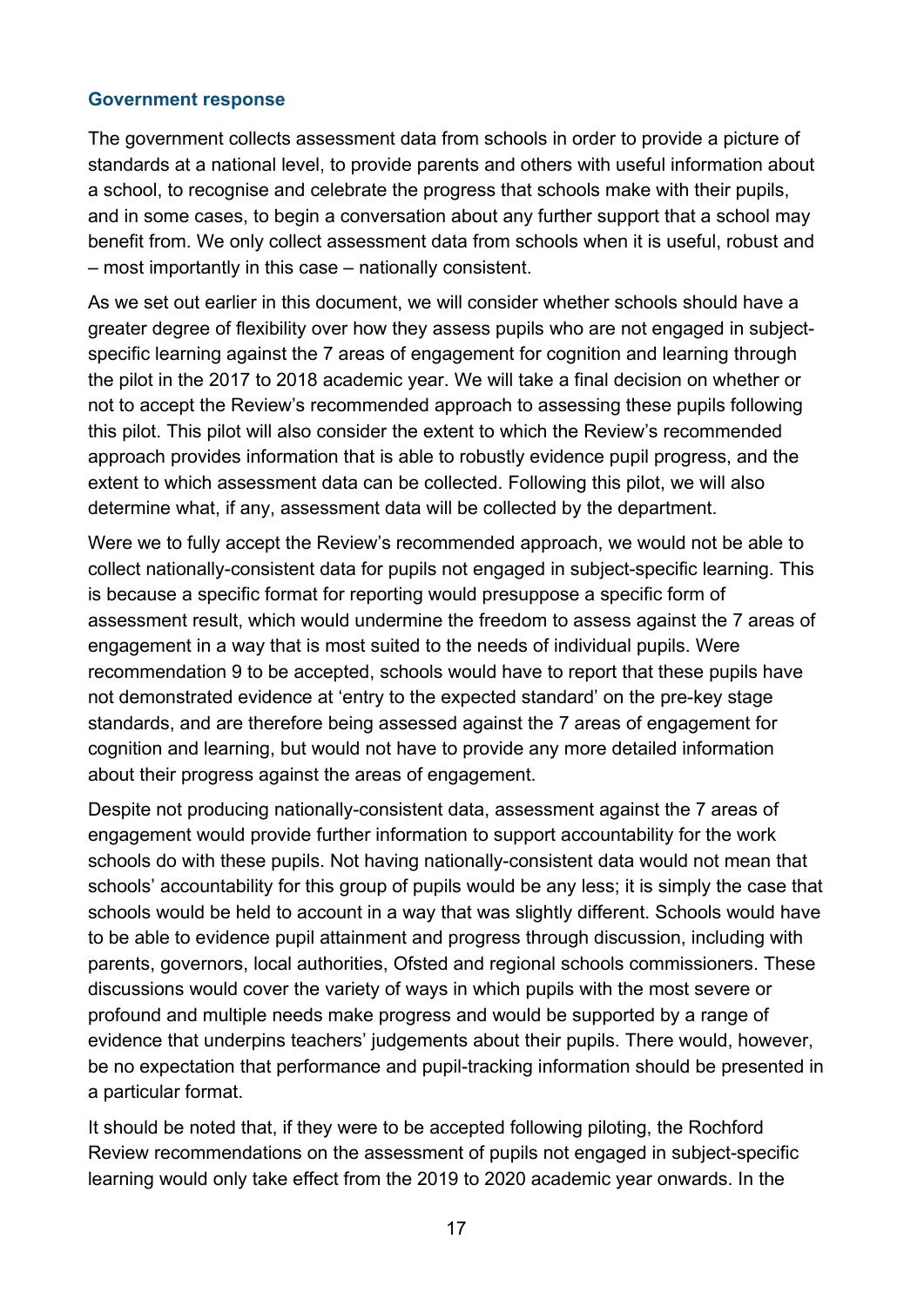2017 to 2018 and 2018 to 2019 academic years, schools should continue to report assessment outcomes using P scales for this group of pupils.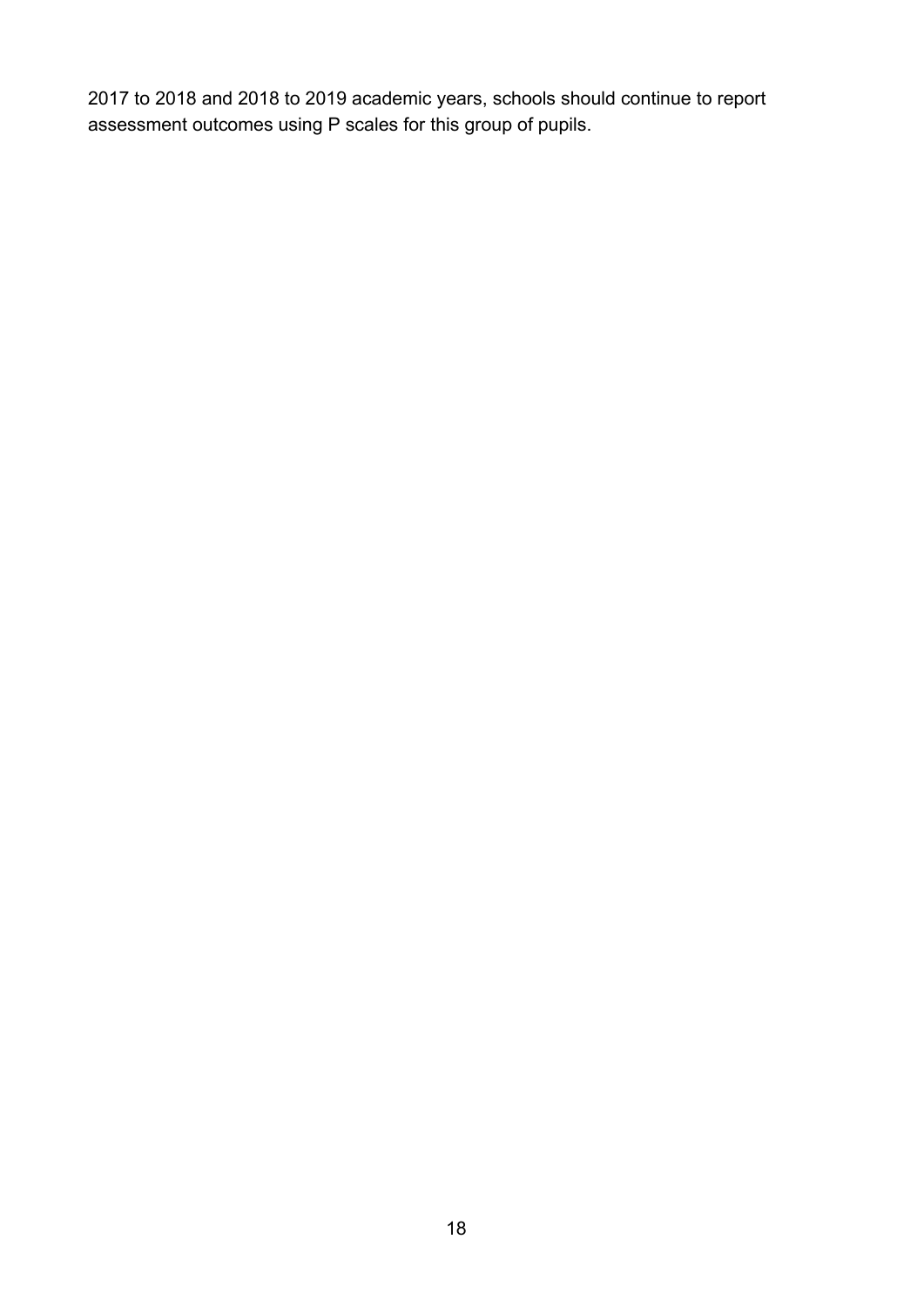# <span id="page-18-0"></span>**Implementation**

*R6. Initial Teacher Training (ITT) and Continuing Professional Development (CPD) for staff in educational settings should reflect the need for teachers to have a greater understanding of assessing pupils working below the standard of national curriculum tests, including those pupils with SEND who are not engaged in subject-specific learning.* 

*R7. Where there is demonstrable good practice in schools, those schools should actively share their expertise and practice with others. Schools in need of support should actively seek out and create links with those that can help to support them.*

*R8. Schools should work collaboratively to develop an understanding of good practice in assessing pupils working below the standard of national curriculum tests, particularly across different educational settings. Schools should support this by actively engaging in quality assurance, such as through school governance and peer review.* 

This section refers to Rochford Review recommendations 6, 7 and 8. The Rochford Review made a number of recommendations on the implementation of changes to assessment arrangements for pupils working below the standard of national curriculum tests. These include the recommendation that initial teacher training (ITT) and continuing professional development (CPD) should facilitate greater understanding of how to assess pupils working below the standard of the national curriculum tests, and that schools should work collaboratively to share expertise and good practice on assessment of these pupils.

# **We asked**

**How can we ensure that ITT and CPD provision adequately supports those who work in schools with the assessment of pupils who are not working at the standard of national curriculum tests? What kind of training, materials and support would be helpful?**

# **We heard**

Many respondents said that there should be specific training modules within ITT that focus on the assessment of pupils with special educational needs and disabilities. A number of respondents suggested that there should be more placements in special schools available, during ITT and beyond, whereas many respondents suggested that there should be greater collaboration between special and mainstream schools. Other suggestions included the provision of training materials (both online and face-to-face) on assessing pupils working below the standard of national curriculum tests, the sharing of best practice and exemplification materials, and further CPD being made available from specialist providers.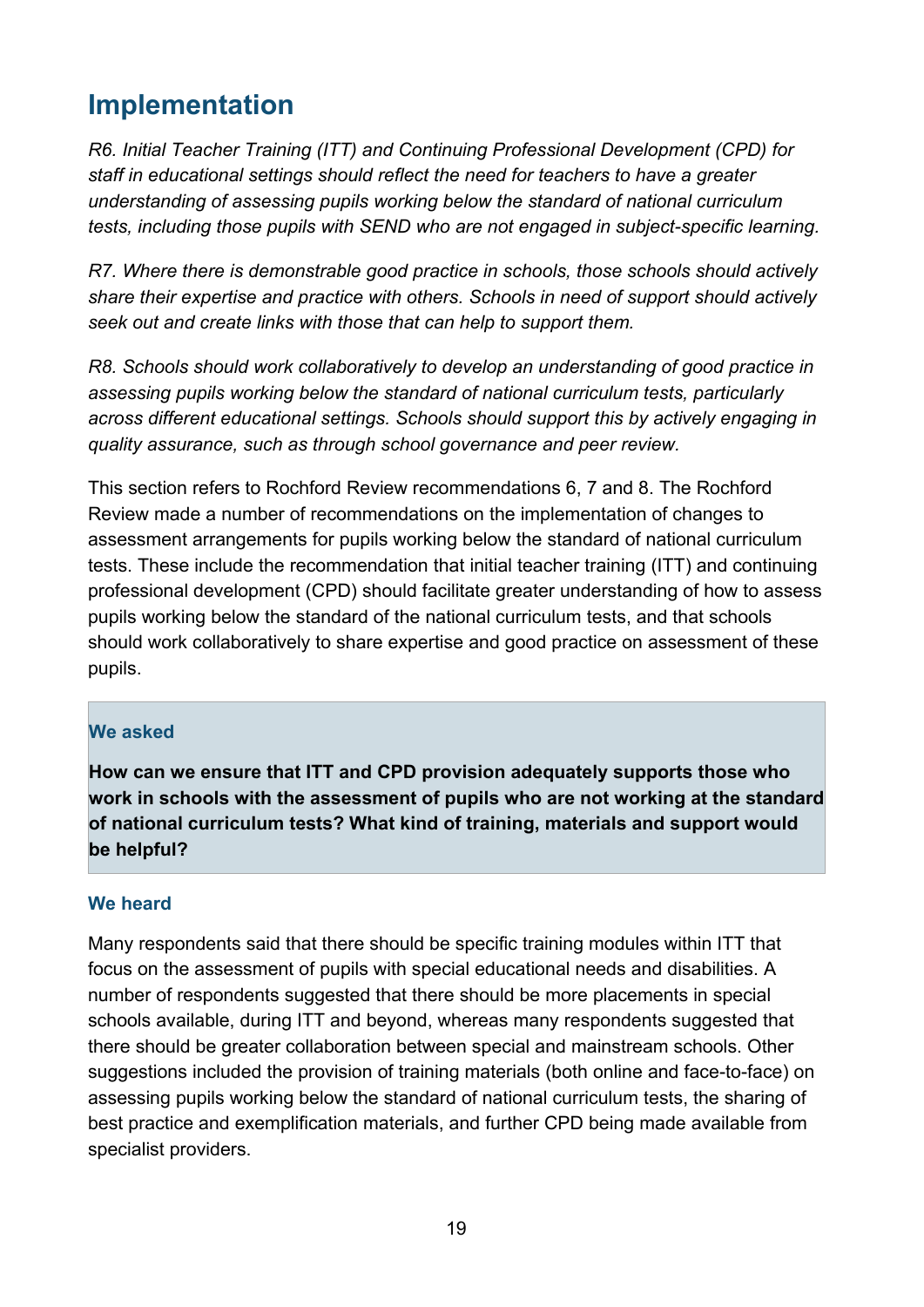### **We asked**

**The Review suggests that schools should work collaboratively across different types of educational settings. How could schools best be supported to share good practice?**

#### **We heard**

 $\overline{a}$ 

Many respondents suggested that schools should work together through local groups or networks, and a number of respondents said that collaboration between special and mainstream schools should be particularly encouraged. Other suggestions included designating specific funding to encourage schools to support each other, having specialist leaders with expertise in assessing pupils working below the standard in each area, and schools working within teaching school alliances. A number of respondents also commented on the need for time to be made available for staff to collaborate across settings.

#### **Government response**

We agree that ITT and CPD must support teachers and school leaders to develop their understanding of assessment for pupils working below the standard of national curriculum tests.

The government is committed to ensuring that the education system can recruit, train, develop and retain the best possible teachers. Key to this ambition is strengthening the quality and content of ITT programmes so that new teachers enter the classroom fully equipped for success with a depth of subject knowledge, practical behaviour management strategies, a sound understanding of special educational needs, and an ability to use the most up-to-date research on how pupils learn.

As part of our commitment to strengthen how new teachers are trained, in July 2016 we published the new framework of core content for ITT.<sup>[1](#page-19-0)</sup> Standard 5 within this framework details how to '*adapt teaching to respond to the strengths and needs of all pupils'* and therefore contributes towards taking forward the Review's recommendations regarding ITT. To build on this work, key stakeholders including the Universities' Council for the Education of Teachers (UCET) and the National Association of School-Based Teacher Trainers (NASBTT) are developing more detailed 'toolkits' for ITT providers to use alongside the framework, which will include training and other resources. As part of this,

<span id="page-19-0"></span><sup>&</sup>lt;sup>1</sup>A framework of core content for initial teacher training (ITT).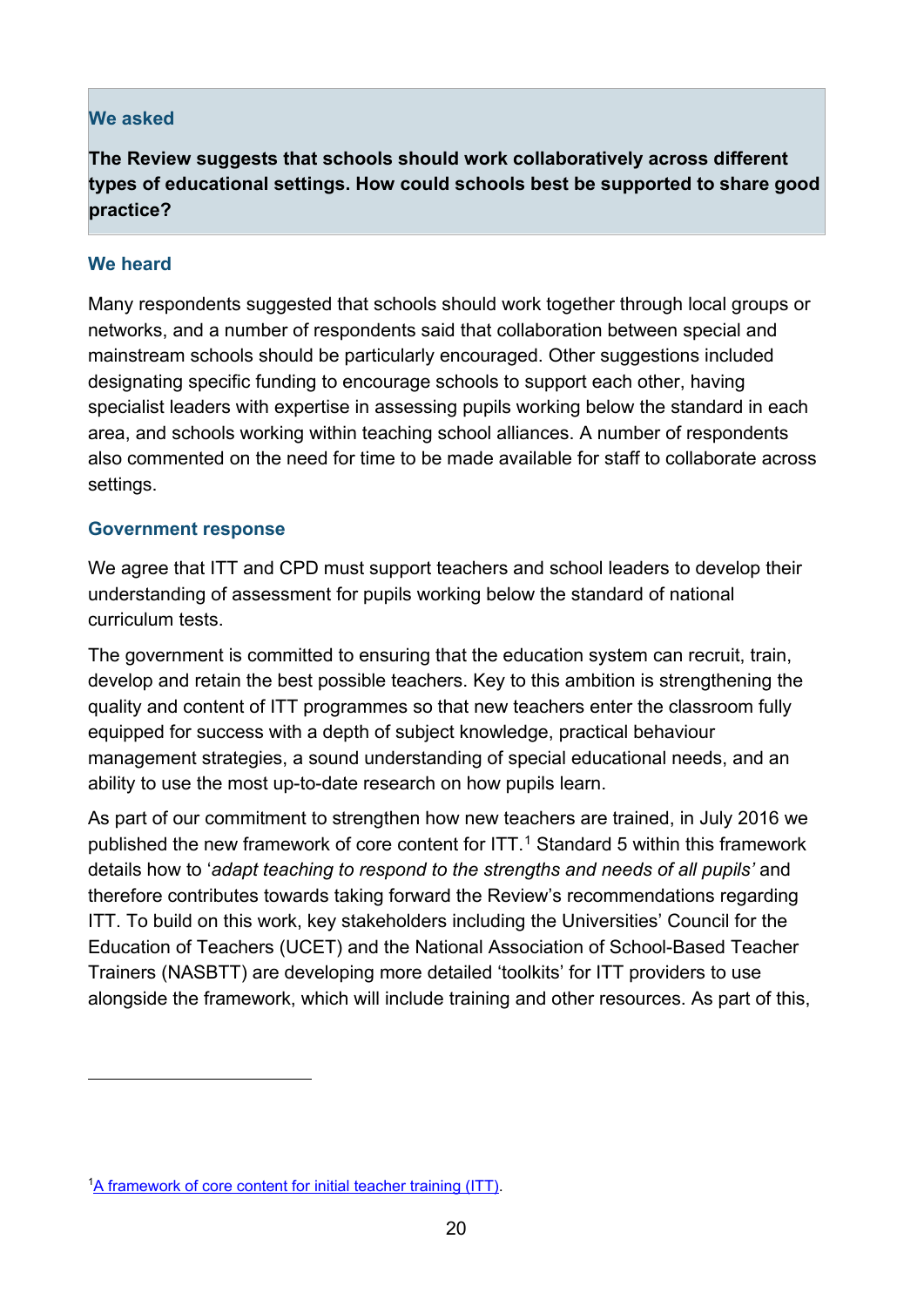UCET and NASBTT are working with SEND organisations to develop specific SEND resources for teacher training in line with the new framework.

While strengthening how teachers are trained through the new ITT framework, we also understand the importance of ongoing professional development throughout a teacher's career. That is why we are promoting a culture of high-quality professional development in schools and helping teachers and school leaders to identify and participate in the most effective activities, for example through our publication of the Standard for Teachers' Professional Development and the Teaching and Leadership Innovation Fund. Published in 2016, and developed by an independent expert group, the Standard helps schools, teachers and professional development providers to identify and deliver the best opportunities for teachers. The Teaching and Leadership Innovation Fund provides around £75m for evidence-based and high-quality professional development in areas of the country where it is most needed. We will explore the training materials and additional support that could be offered to schools to help teachers to have a greater understanding of assessing pupils working below the standard of national curriculum tests. Furthermore, we are giving schools the freedom to work together to identify and participate in highquality development opportunities that respond to teachers' needs.

We fully agree with the Review that schools should actively seek to collaborate and share their expertise and practice on assessing pupils working below the standard of national curriculum tests with others. There should be a sense of a responsibility to share knowledge and experience where possible, both from those schools where there is already demonstrable good practice, by sharing the work they are doing, and from those schools who are less confident in their approach, by seeking out opportunities to learn from others. The government's role in this collaboration is to empower schools by promoting and supporting a culture within the profession that constantly seeks to improve, uses evidence, and stays ahead of the curve by supporting developments such as the Chartered College of Teaching. Through the Chartered College, the teaching profession will drive its own improvements in practice. The College will focus on helping teachers to access high-quality professional development and to use the available evidence base on effective teaching to inform their own practice.

We will continue to consider how we can further support and encourage this collaboration. For example, should, following piloting in the 2017 to 2018 academic year, peer-to-peer moderation be introduced as a system for formally moderating teachers' judgements against the pre-key stage standards, we believe this quality assurance process will support effective collaboration, by bringing together schools in local clusters.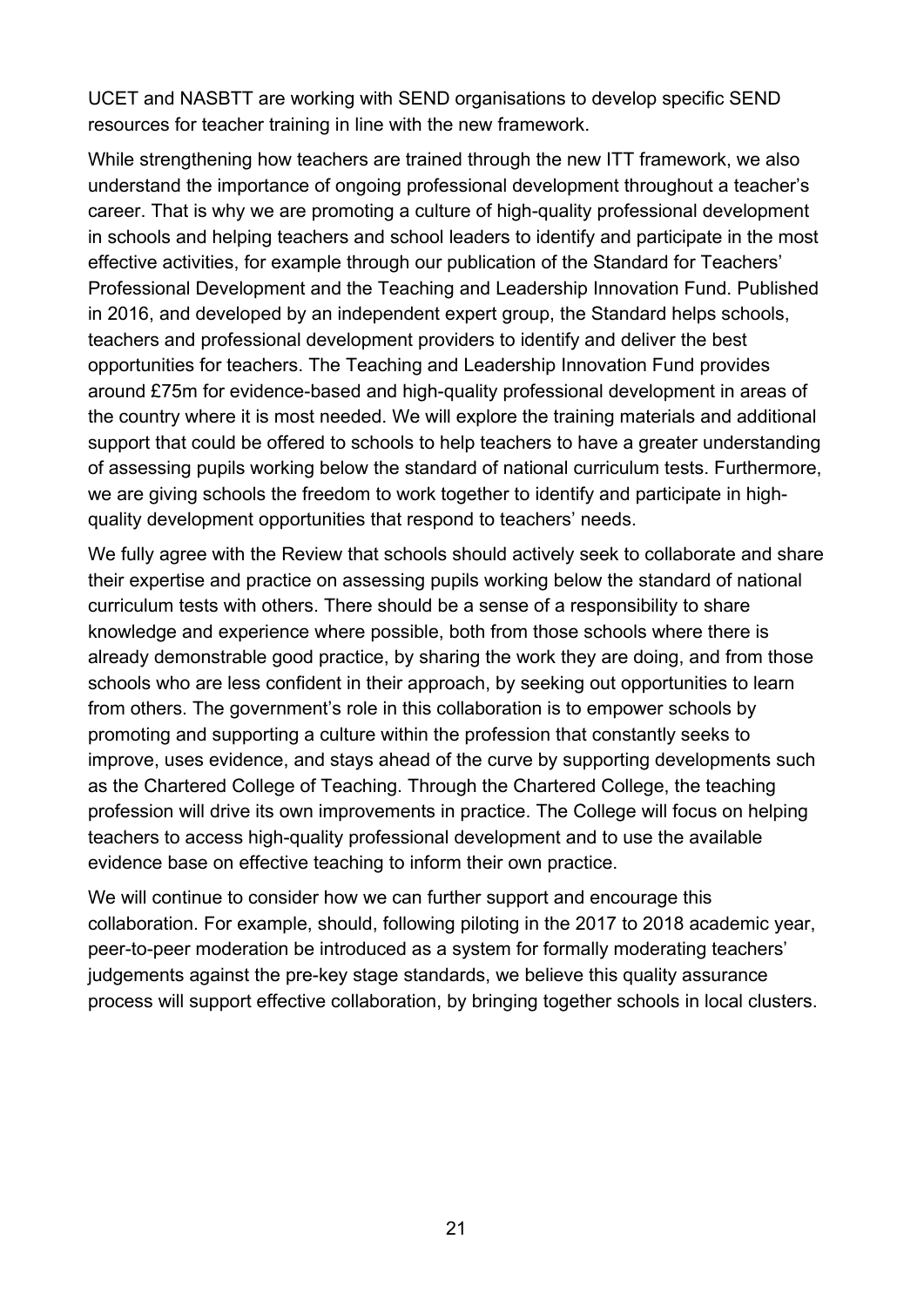# <span id="page-21-0"></span>**Pupils with English as an additional language (EAL)**

*R10. Further work should be done to consider the best way to support schools with assessing pupils with English as an additional language.*

The Rochford Review also focused on the number of pupils who are not yet working at the standard of national curriculum tests because they do not speak English as their first language. The Review recommended that further work should be done to consider how schools can best be supported to assess these pupils.

# **We asked**

**Would additional guidance for the statutory assessment of pupils who are not yet working at the standard of national curriculum tests and who have English as an additional language be helpful?**

# **We heard**

Eighty-three per cent of respondents agreed that additional guidance on the statutory assessment of pupils who are not yet working at the standard of national curriculum tests and who have English as an additional language would be helpful. Nine per cent of respondents did not agree that additional guidance would be helpful. Some respondents were keen to see examples of good practice and tools, whereas others suggested that the department could provide guidance on how language develops.

# **Government response**

We agree that further work should be done to consider the best way to support schools to assess pupils with English as an additional language (EAL) who are working below the standard of national curriculum tests.

Pupils with EAL can fit a wide range of profiles. Some may be newly-arrived to the country and may have come from difficult circumstances in their home country. Others may always have lived in the UK, but may come from homes where English is not spoken. Others may already be bilingual or multilingual. The right approach to supporting assessment for all these pupils may be different. Whilst it is important that these pupils can be assessed within wider statutory assessment arrangements, additional advice or guidance may be required to help teachers with making their assessments accurately and effectively.

The statutory assessment and reporting arrangements (ARA) set out the process to be followed if a pupil's limited ability to communicate in English means that he or she is unable to access the test and should not take them. We plan to update this statutory assessment guidance to provide further information on assessing pupils with EAL to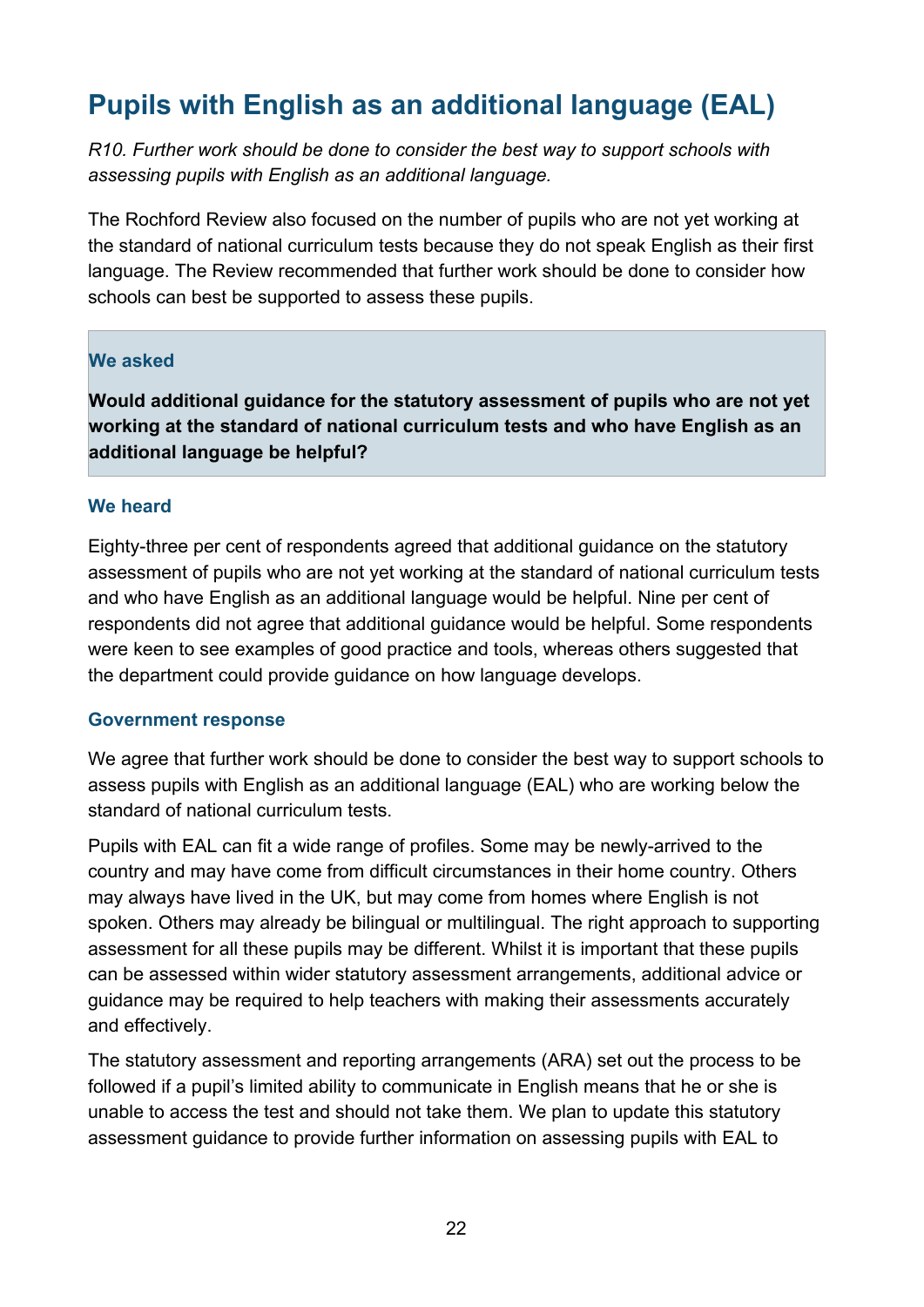support teachers in making these judgements. We will also consider whether there is any further guidance that it would be appropriate for us to provide.

We also support the work of the Education Endowment Foundation (EEF) who are working in partnership with The Bell Foundation and Philanthropy Unbound to fund trials of different approaches to raising the attainment of pupils who are classed as having EAL and are from socio-economically disadvantaged backgrounds. [2](#page-22-0) All of the projects will be evaluated rigorously by EEF-appointed independent researchers, and individual evaluation reports will be published from spring 2018 onwards.

In addition, The Bell Foundation is separately funding and running a five-year programme focused on improving outcomes for disadvantaged EAL pupils.<sup>[3](#page-22-1)</sup> The programme includes a project led by EAL experts to develop a dedicated national framework for assessing pupils from linguistically-diverse backgrounds when they enter school, and activities which aim to build capacity of the EAL teachers in ITT and in schools.

 $\overline{a}$ 

<span id="page-22-0"></span><sup>2</sup> Full details of the projects are available on th[e EEF website.](https://educationendowmentfoundation.org.uk/)

<span id="page-22-1"></span><sup>&</sup>lt;sup>3</sup> Details of this work are available on [The Bell Foundation website.](https://www.bell-foundation.org.uk/)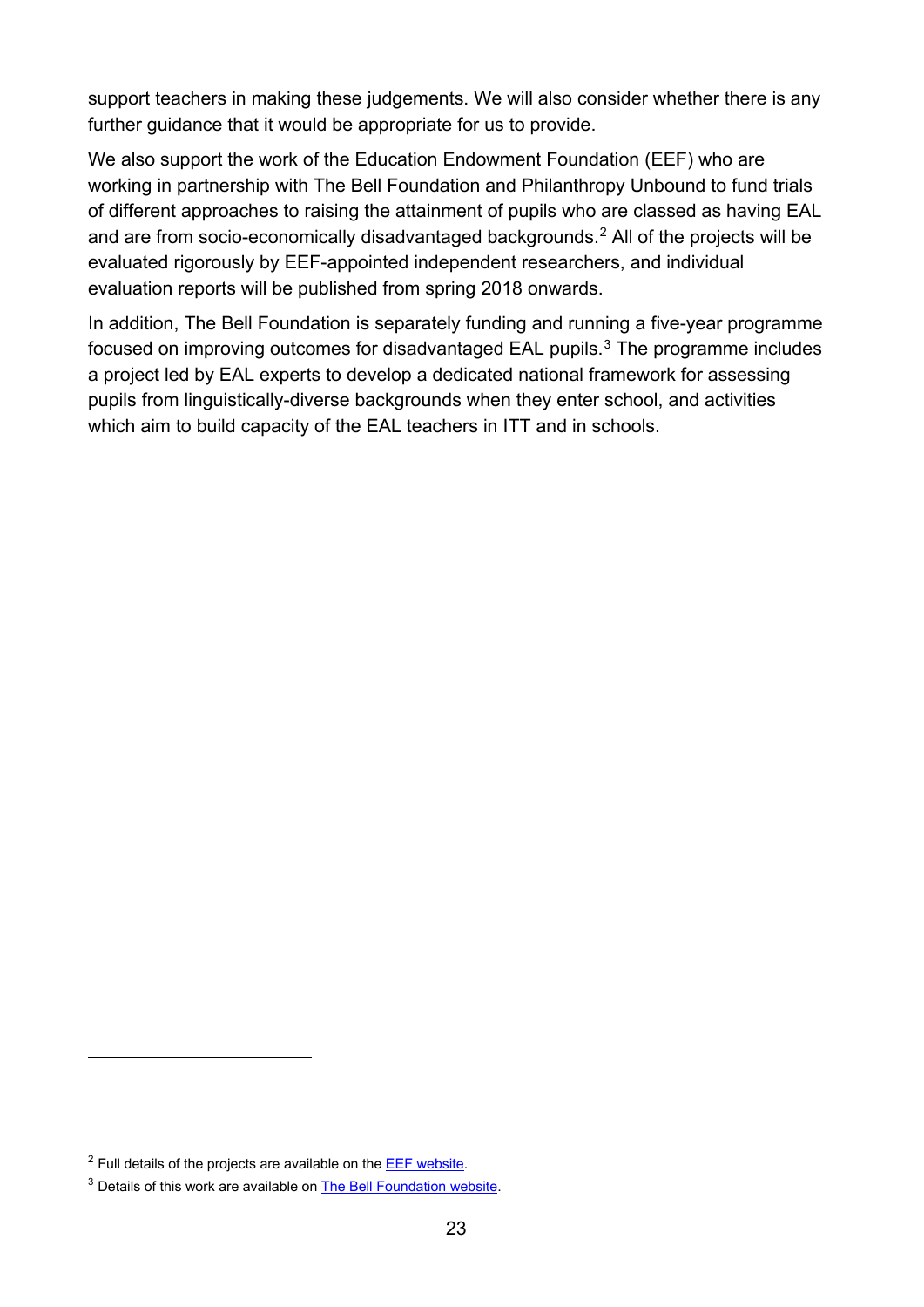# <span id="page-23-0"></span>**Reducing burdens within the assessment system for pupils working below the standard of national curriculum tests**

Statutory assessment will always create some burdens for teachers and schools. It is crucial that these burdens are minimised, and that they are balanced against the benefits brought about by assessment. We are continually considering ways in which we can further minimise the burdens brought about by the statutory assessment system. It is for this reason that we sought views on whether there were additional steps that we could take to reduce any burdens associated with the statutory assessment of pupils not yet working at the standard of national curriculum tests.

#### **We asked**

**What steps could we take to reduce any burdens on those involved in the statutory assessment of pupils not yet working at the standard of national curriculum tests?** 

# **We heard**

A number of respondents suggested that improved guidance on statutory assessment arrangements would reduce burdens, whereas other respondents suggested that further sharing of good practice would be helpful. Some respondents said that schools should have more freedom over how they conduct statutory assessment. A number of respondents said that statutory assessment arrangements should be simplified. Other suggestions included reducing the amount of administration associated with assessment.

#### **Government response**

We believe that the approach to the assessment of pupils working below the standard of national curriculum tests set out in this document will work to reduce the burdens placed on teachers and schools. In terms of those pupils not engaged in subject-specific learning, if the recommendations were to be accepted following trialling, providing schools with a greater degree of freedom over how they assess pupils against the 7 areas of engagement could reduce burdens by allowing schools to develop a system that suits the individual needs of their pupils. Whilst schools would still have to demonstrate pupils' attainment and progress, through discussions with parents, inspectors, local authorities, school governors and regional schools commissioners, there would be no expectation that performance and pupil-tracking information should be presented in any particular format.

As part of the pilot on assessing pupils against the 7 areas of engagement for cognition and learning, we will consider how schools can best be supported to move to this model. This will enable us to provide the appropriate support and guidance, so that schools face minimal burdens in this change of approach.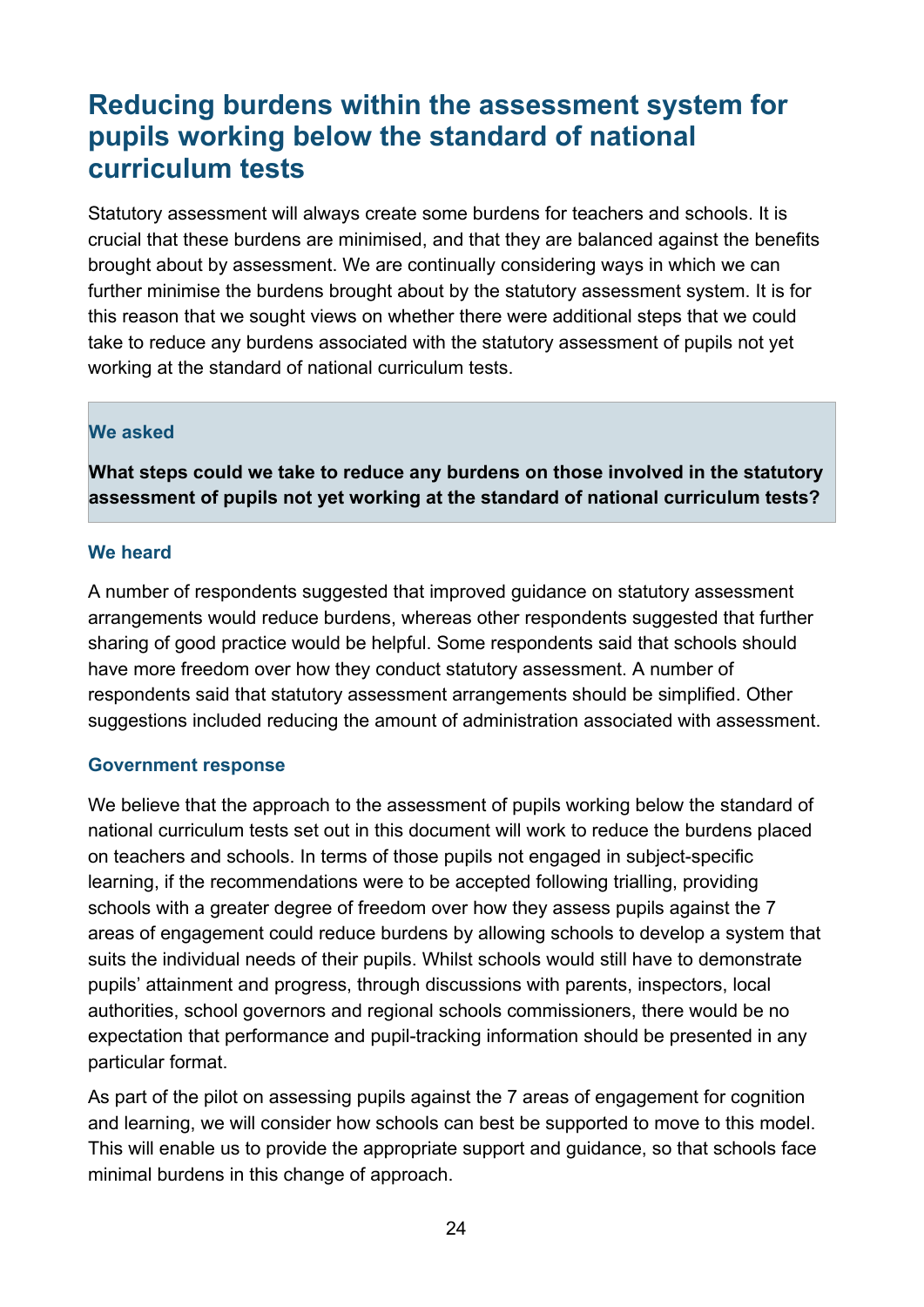In terms of pupils engaged in subject-specific learning, we believe that the simplified prekey stage standards will reduce burdens in terms of the evidence that teachers have to collect about each pupil. The full review of the interim pre-key stage standards that will commence this autumn will also consider the guidance to accompany the standards, to ensure that it is as clear, concise and as helpful as possible. To further support schools to assess pupils against the pre-key stage standards, we will produce supporting exemplification materials. This will aim to reduce burdens by providing further clarity on what a pupil must demonstrate in order to be working at a particular standard.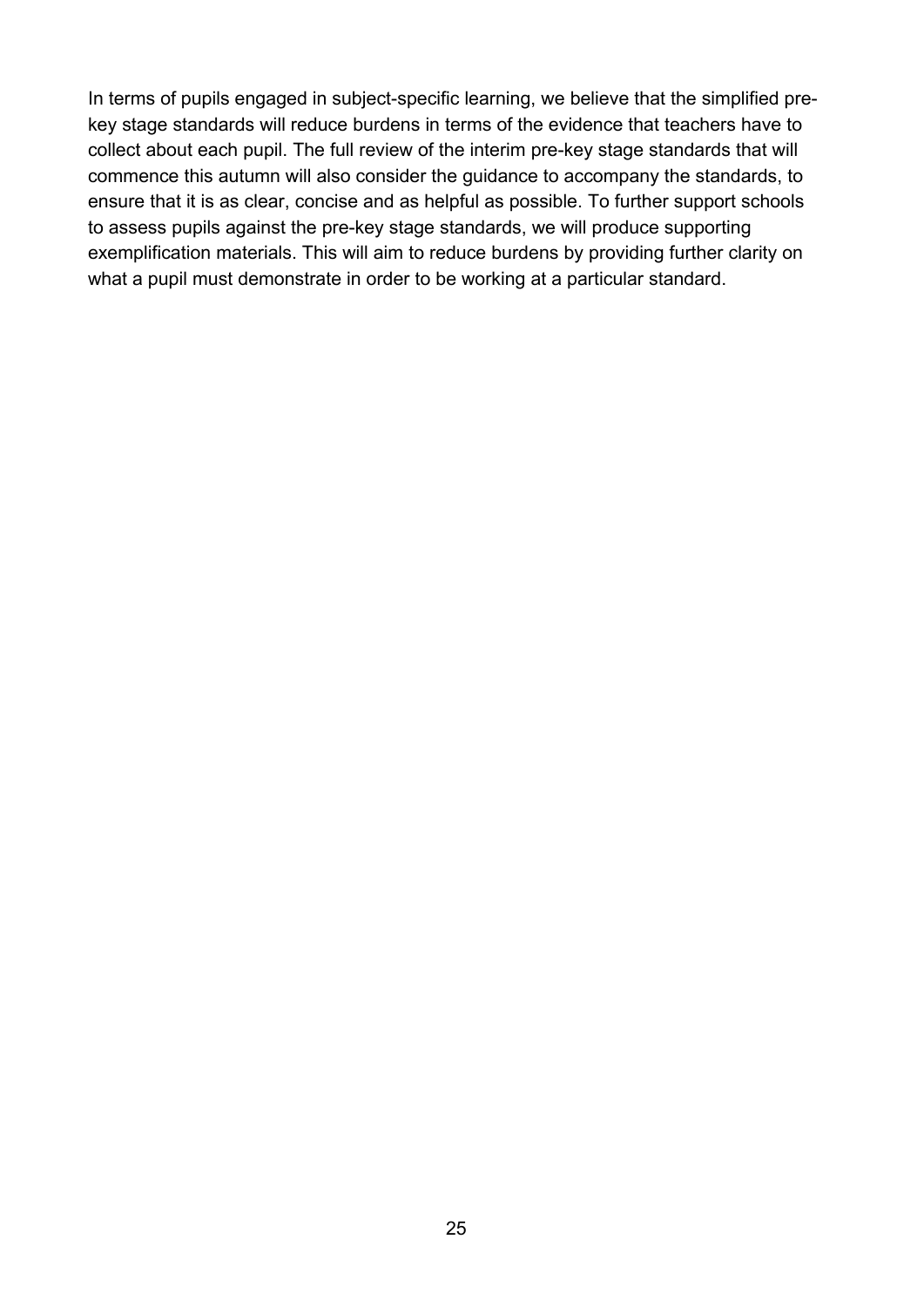# <span id="page-25-0"></span>**Equalities**

We asked whether any of the consultation proposals could have a disproportionately negative impact on pupils with protected characteristics, and if so, what could be done to mitigate this.

# **We asked**

**Do you think that any of our proposals could have a disproportionate impact, positive or negative, on specific students, in particular those with 'relevant protected characteristics' (including disability, gender, race and religion or belief)? Please provide evidence to support your response.**

# **We heard**

A number of respondents said that the Rochford proposals would not have a disproportionate impact on pupils with relevant protected characteristics, with a further number expecting that any impact would be positive. Some respondents were concerned that there would be a disproportionate negative impact on pupils as the Rochford proposals were not aspirational, whereas a small number felt that there would be a negative impact as the proposed system would isolate pupils from their mainstream peers. Other responses included concerns that there would be a negative impact on pupils, as there would be less data to hold schools to account with.

# **We asked**

**How could any adverse impact be reduced and are there any ways we could better advance equality of opportunity? Please provide evidence to support your response.**

# **We heard**

Suggestions for ways that any adverse impact could be reduced included providing improved guidance on assessing pupils working below the standard of national curriculum tests, reporting the assessment outcomes of all pupils, introducing formal moderation of the assessment outcomes of this pupil group, and providing greater access to support on how to assess pupils using the proposed statutory assessment system.

# **Government response**

The impact of the policies set out in this document on pupils with protected characteristics are considered in full in the equalities impact assessment, which has been published alongside this response. In summary, we believe that the proposals set out in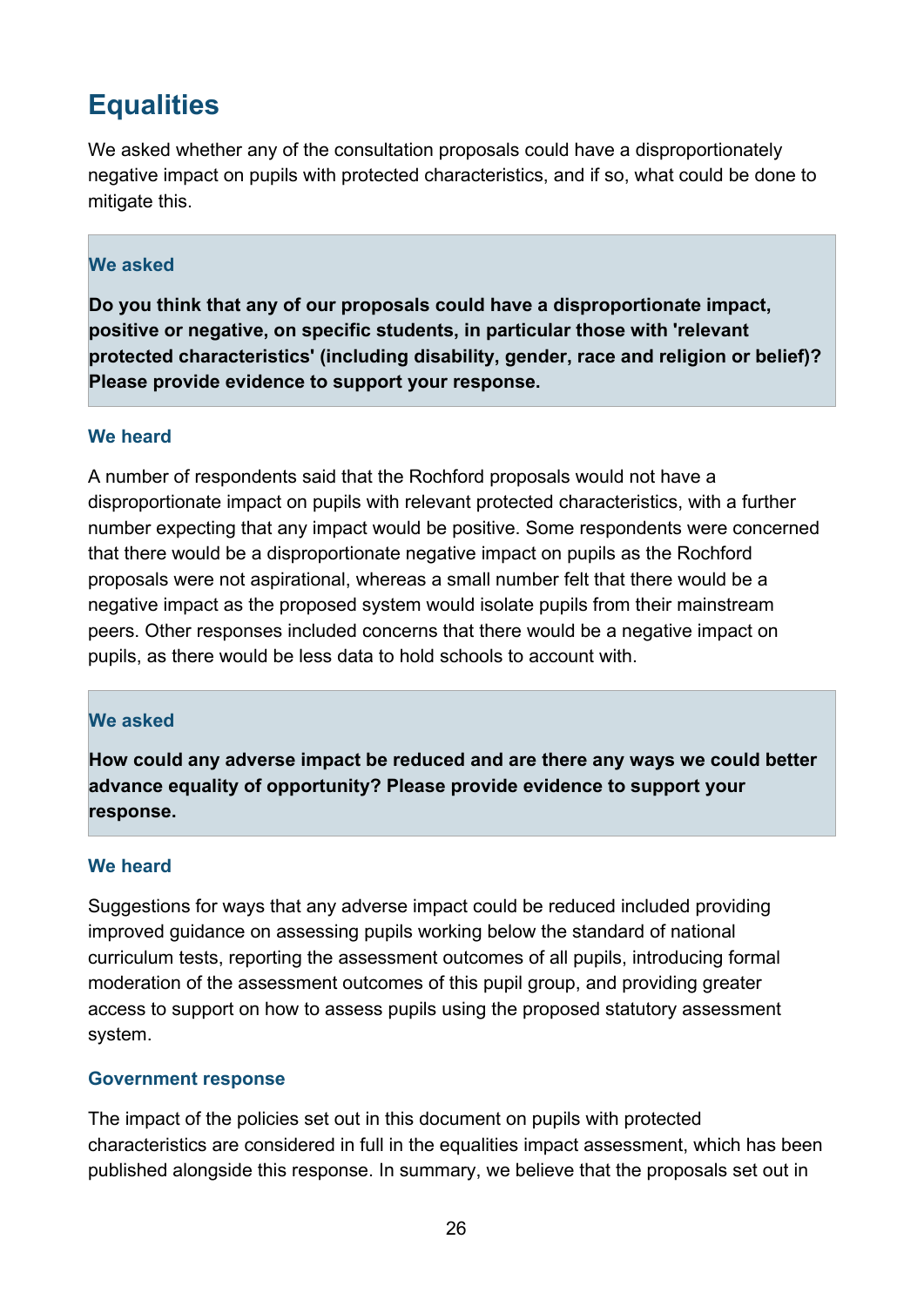this document will have a positive impact on pupils working below the standard of national curriculum tests, a large proportion of whom have disabilities, which is a protected characteristic under the 2010 Equality Act.

Extending the interim pre-key stage standards to cover all pupils engaged in subjectspecific learning will ensure that the statutory assessment system is as inclusive as possible, so that pupils can be supported to progress on to national curriculum assessments, if and when they are ready. For those pupils who are not yet engaged in subject-specific learning, piloting the engagement model proposed by the Review will ensure that statutory assessment of these pupils is suitable so that all pupils are able to demonstrate progress, whatever form this may take.

In addition, the Review recommended that further work be done to provide guidance on assessing those pupils with EAL who are working below the standard of national curriculum tests. We will update existing assessment guidance to provide further information on how these pupils should be assessed, and will consider whether there is any further guidance we can provide. We expect that this will have a positive impact on pupils with EAL.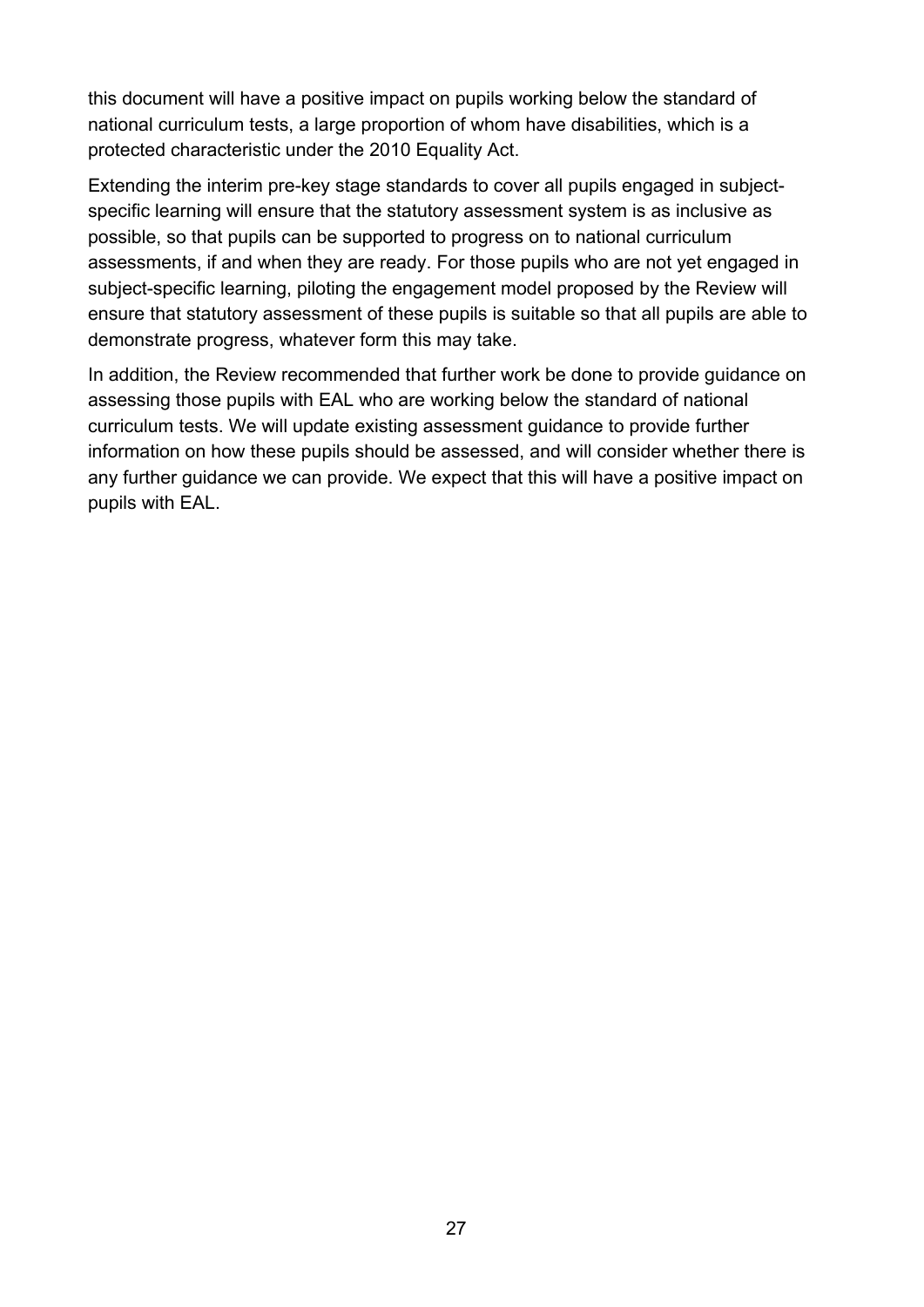# <span id="page-27-0"></span>**Annex A: List of organisations that responded to the consultation**

- Achievement for All
- Ambitious about Autism
- Association of Educational Psychologists
- Association of School and College Leaders (ASCL)
- Association of Teachers and Lecturers (ATL)
- B Squared
- British Association of Teachers of the Deaf (BATOD)
- Cognition and Learning team, Nottinghamshire County Council
- Chadsgrove Teaching School Alliance
- Driver Youth Trust
- Engagement 4 Learning
- Essex County Council
- Federation of Leaders in Special Education
- GL Assessment
- Hackney Learning Trust
- Hampshire County Council
- Hampshire SLD Headteachers Group
- Hawthorns School
- I CAN, the children's communication charity
- Islington SENCo Network
- Kent County Council
- LKMco
- London Borough of Ealing
- NASEN
- NASUWT
- Natalie Packer Educational Consultancy Ltd
- National Association of Head Teachers (NAHT)
- National Association of Independent Schools and Non-Maintained Special Schools (NASS)
- National Deaf Children's Society
- National Governors' Association
- National Network of Parent Carer Forums
- National Subject Association for English as an Additional Language (NALDIC)
- National Union of Teachers (NUT)
- Northumberland County Council
- Nottingham City Council
- Oak Field School and Sports College
- Ofqual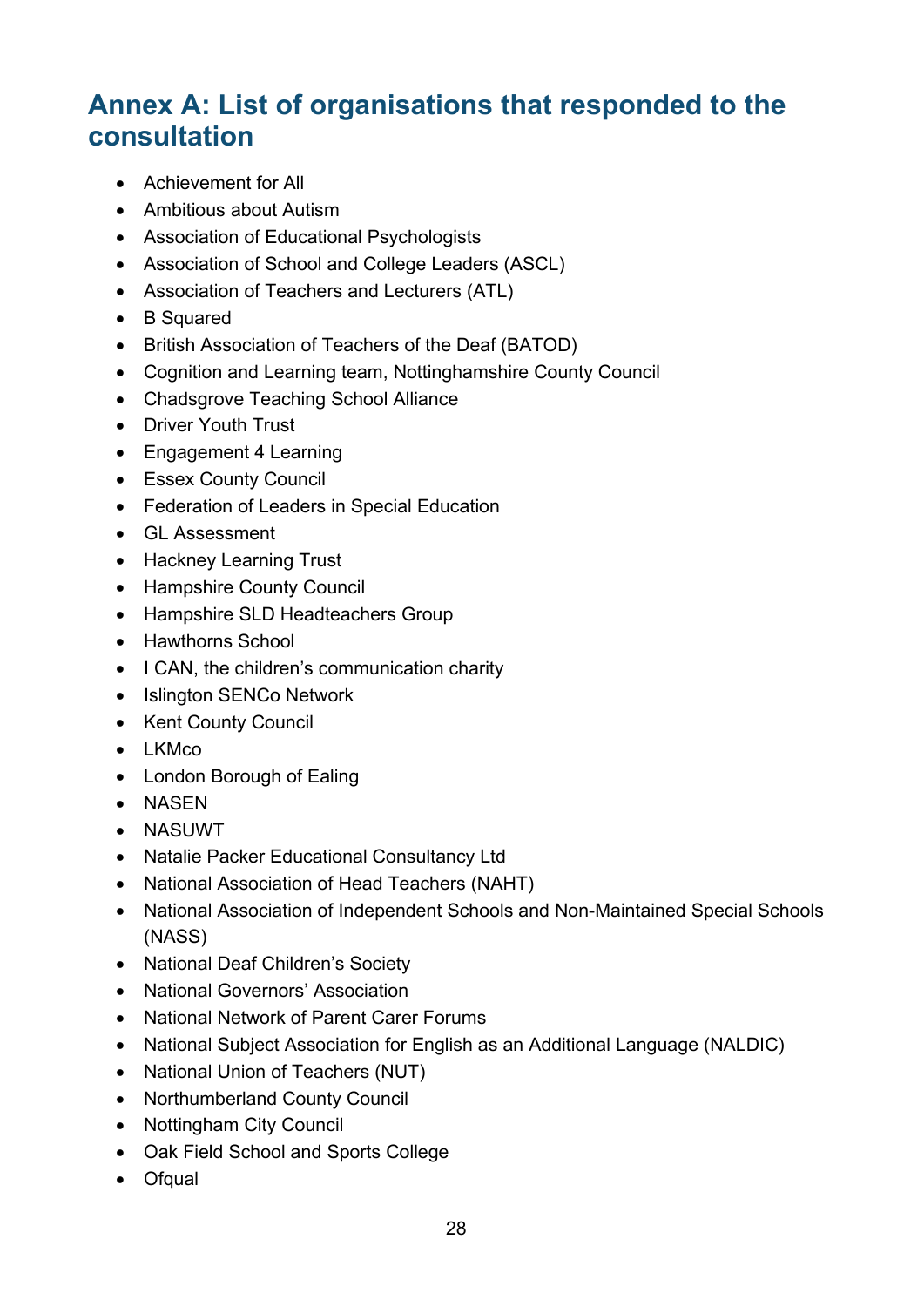- OFSTED
- Perseid School
- Portswood Teaching Schools Alliance
- Samuel Pepys School
- SENsible Consultancy
- Sensitive Education Consultancy Ltd
- Southampton Inclusion Partnership
- Southampton Local Authority
- Southwark Local Authority
- Special Education Consortium
- The Bell Foundation
- The Communication Trust
- The National Sensory Impairment Partnership (NatSIP)
- Voice The Union
- Vulnerable Learners Service North Somerset Council